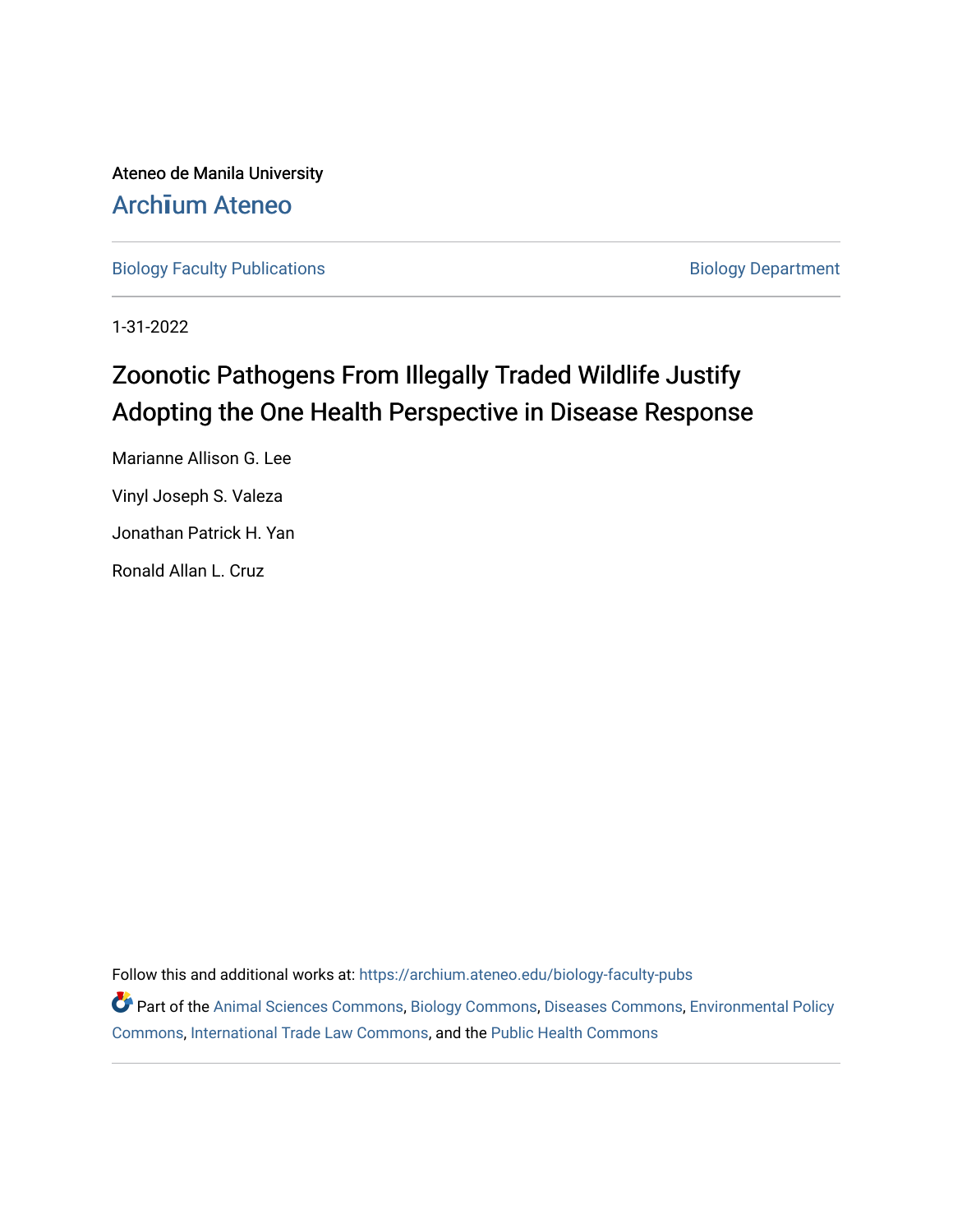# Zoonotic pathogens from illegally traded wildlife justify adopting the One Health perspective in disease response

Lee, Marianne Allison G.\*<sup>1</sup>, Valeza, Vinyl Joseph S.<sup>1,2</sup>, Yan, Jonathan Patrick H.<sup>1</sup>, Cruz, Ronald Allan L.1

<sup>1</sup>Ateneo Wildlife Trade Research and Advocacy Group, Department of Biology, School of Science and Engineering, Ateneo de Manila University, Katipunan Avenue, Loyola Heights, Quezon City 1108, **Philippines** 

<sup>2</sup>College of Medicine, Pamantasan ng Lungsod ng Maynila, Gen. Luna cor. Muralla St., Intramuros Manila 1002, Philippines

# **ABSTRACT**

ecent studies have described a direct relationship between the illegal wildlife trade (IWT) and the prevalence of zoonotic pathogens in human populations. In the Philippines, the Philippine Integrated Disease Surveillance and Response (PIDSR) framework outlines the monitoring, response, and management of disease outbreaks, but needs to be updated in the wake of zoonoses from IWT. Here, we identified zoonotic pathogens that may be introduced to human populations through the IWT, pinpointed potential outbreak hotspots, and provided recommendations on how to improve the Philippines' public health response while considering One Health. Using seizure data from the Biodiversity Management Bureau (DENR-BMB) covering the period from 2010 to 2016, we found that birds (32.3% of volume) and reptiles (63.3% of volume) were the most frequently seized by law enforcement in terms of incidence R

\*Corresponding author Email Address: marianne.lee@obf.ateneo.edu Date received: March 08, 2021 Date revised: December 17, 2021 Date accepted: January 19, 2022

and volume. About 54% of seized wildlife could potentially host zoonotic pathogens with bacteria (78.3%), protozoa (34.8%), and viruses (27.5%) being the most represented pathogen groups. Three cities in Metro Manila together accounted for 30% of all seizures in the country followed by Palawan province which accounted for about 28% of seizures. Of the twelve epidemic prone diseases identified in the PIDSR, five diseases were found to have causative agents that could potentially be hosted by the traded wildlife. These findings will not only enhance the approach to surveillance in the PIDSR but will also aid in identifying opportunities to improve policies on agriculture and food security, public health and disease surveillance, and biodiversity conservation.

#### **INTRODUCTION**

The Philippines is one of the world's mega diversity countries, which altogether hold two-thirds of the Earth's biological diversity (Posa et al. 2008; DENR-BMB 2014). The country is

#### **KEYWORDS**

zoonoses; wildlife trade; biodiversity loss; public health; One Health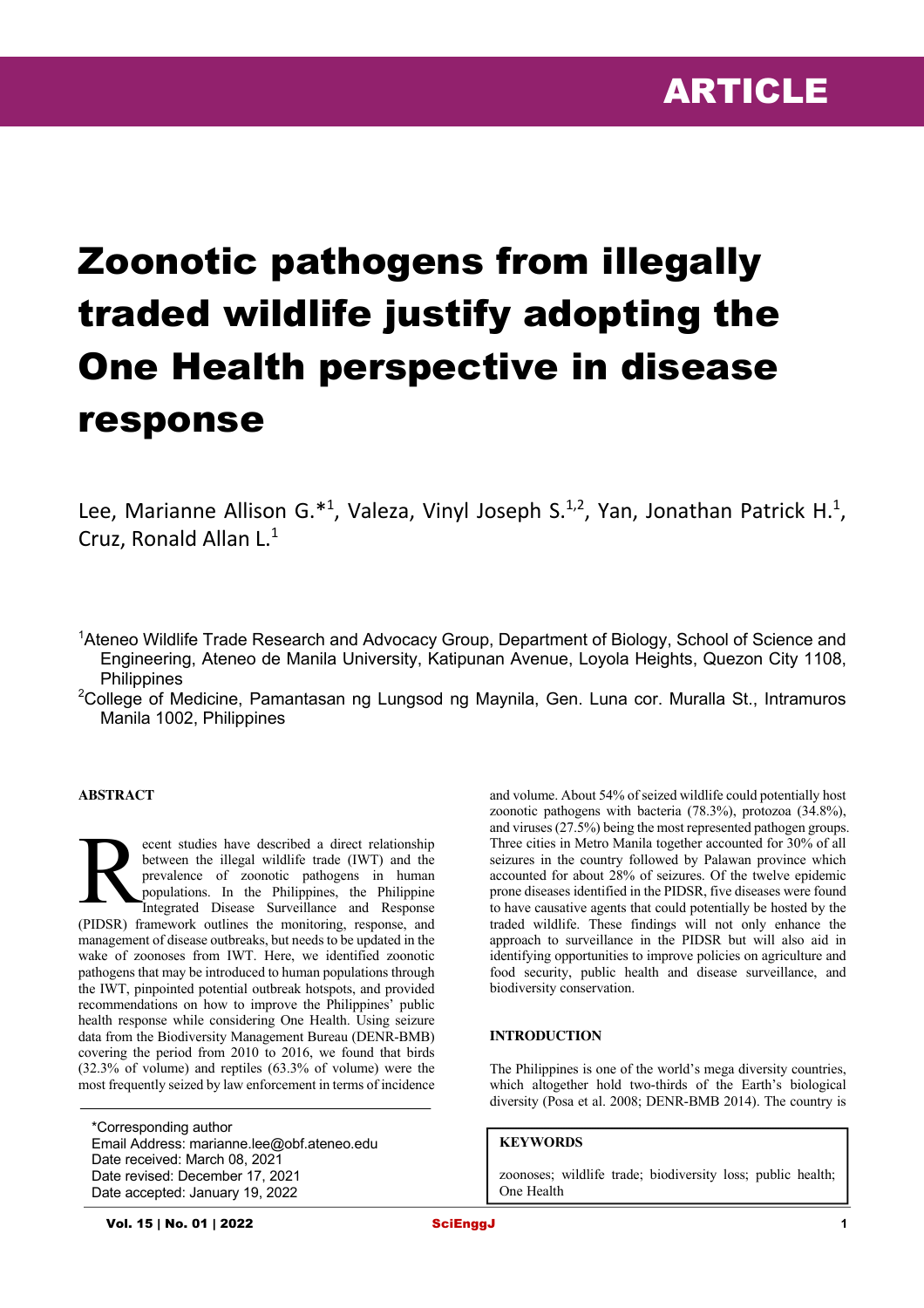characterized by high endemism; nearly half of its vertebrates and 45% to 60% of its vascular plants are unique to the islands (Posa et al. 2008). However, the Philippines is currently facing some of the greatest losses of biodiversity. Overexploitation through the illegal wildlife trade (IWT) is one of the principal pressures to Philippine biodiversity. The country is a known source, transit point, and destination for trafficked wildlife, and it is estimated that the total value of IWT is as much as PhP 50 billion per year (Enano 2019). One consequence of the IWT is the introduction of zoonotic disease agents into human populations. While zoonotic diseases have been around for a long time, their recent emergence has greatly impacted public health because of their penetration across more biogeographic barriers, wider host or vector ranges, and the expanding host species reservoir (Wang and Crameri 2014). Zoonotic diseases make up an estimated 70% of emerging infectious diseases (EIDs) and the increasing human population allows for pathogens to have several entry points into the population, including trade and consumption of animals (Woolhouse et al. 2005; Karesh et al. 2012). The consumption of wildlife in Wuhan, China has been implicated as the origin of SARS coronavirus 2 (SARS-CoV-2), the causative agent of the COVID-19 pandemic. Bats and pangolins have been particularly highlighted as vectors (Lam et al. 2020; Xu et al. 2020). The possibility that the virus originated from and was transmitted through wildlife trade and consumption led to a reexamining of national and international-level wildlife trade policies and the links between biodiversity and health.

As activities like the IWT increase the interactions between humans and wildlife and create more opportunities for the spread of disease, the need for a One Health approach in public health response becomes even more imperative. The One Health approach brings together partners in the health and environment sectors to examine changes in the interactions between humans, wildlife, and the environment. It links biodiversity to food security, nutrition, shelter, sanitation, mental health and wellbeing, and infectious diseases. It also identifies ways to manage this landscape through the development and implementation of policies and programs that ensure optimal health outcomes for all (WHO  $2017$ ; CDC 2018). Consistent patterns have shown that biodiversity loss tends to increase pathogen transmission and disease incidence. Keesing and Ostfeld (2021) provide an updated review of the literature on the link between biodiversity and zoonotic diseases, emphasizing the need for studying the richness and abundance of particular taxa that are likely carriers of zoonotic disease, such as rodents, bats, primates, and artiodactyls among mammals.

Several legislations exist in the Philippines to address zoonoses. In 2011, the Philippine Inter-Agency Committee on Zoonoses (PhilCZ) was established through Administrative Order (AO) No. 2011-10, which stipulates that the PhilCZ will develop a national strategy on the prevention, control, and elimination of zoonoses and establish a functional mechanism for the effective prevention, control, and elimination of zoonotic diseases. In 2017, the Department of Health (DOH) launched the Emerging and Re-emerging Infectious Disease program and through it has sought to manage specific zoonoses like the Zika Virus, Ebola Virus, and A(H5N6) in tandem with other government agencies in the country like the Department of Agriculture (DA) and the Department of Environment and Natural Resources (DENR). The program applies the One Health approach in that it considers the social determinants of health and environmental changes as contributing factors to the emergence or resurgence of infectious diseases. For disease surveillance and disease outbreak management, the Philippines is guided primarily by the Philippine Integrated Disease Surveillance and Response (PIDSR) framework, which began implementation in 2008. Aside from identifying priority diseases, it also outlines the roles

of local and national government entities in disease surveillance and management. However, gaps in disease surveillance persist resulting in outbreaks like the 2014 Henipavirus outbreak in Sultan Kudarat that was suspected, based on the ecology of henipaviruses, to have originated from fruit bats found in the concerned villages (Ching et al. 2015) and the recurring Ebola Virus outbreak—the most recent of which was detected in 2015 in monkeys bound for export (Peñas et al. 2019).

As IWT continues to facilitate the emergence and penetration of zoonotic diseases into human populations, it is necessary to know what other diseases of zoonotic origin could cause outbreaks in the country. As a known source, transit point, and destination for IWT, the Philippines would highly benefit from an updated PIDSR. This study determined 1) what pathogens from traded wildlife can possibly lead to zoonoses in the Philippines, 2) the animal hosts of these zoonotic disease agents, and 3) possible disease hotspots. These findings can lead to recommendations on the improvement of the PIDSR, particularly surveillance.

# **MATERIALS AND METHODS**

To identify the zoonotic disease agents that may be introduced to populations through the IWT, wildlife seizure data from the DENR-Biodiversity Management Bureau (DENR-BMB) were obtained. The data provided by the DENR-BMB was in the form of a tabular dataset in Microsoft Excel and was a consolidation of seizure reports from the DENR regional offices. The information in the datasets, which covered the period from January 2010 to June 2016, included common names of wildlife, species taxonomy, place of seizure including the region, quantity confiscated, apprehending office, and the date of seizure. From this, a new dataset was constructed showing the taxonomic classes of the confiscated wildlife and their associated zoonotic pathogens in addition to the aforementioned information in the DENR-BMB datasets. Only partial data for 2016 was available when the request was made for the seizure records.

The keywords "[taxon name]", "zoonotic", "zoonoses", "pathogen", and "disease" were used to identify the associated pathogens of the seized wildlife. A pathogen was included in the new dataset if it met all of the following criteria: 1) the pathogen must have been found on the traded animal host or the host was found to have had antibodies against the pathogen as a result of a previous infection, 2) the pathogen must have had documented transmission to humans from an animal host but not necessarily from a DENR-BMB listed seized wildlife, and 3) the pathogen must be able to cause a significant illness that may or may not lead to death (Pavlin et al. 2009). The zoonotic nature of the pathogens was then confirmed through a literature search on Google Scholar, the databases of the Center for Disease Control (CDC), and the appendix of zoonotic pathogens by Taylor et al. (2001) in Risk Factors for Human Disease Emergence.

#### **RESULTS AND DISCUSSION**

#### **Trends in Wildlife Seizures**

Between January 2010 and June 2016, the DENR-BMB recorded 187 wildlife seizures in the Philippines. Seizures halved between 2011 and 2013, followed an upward trend between 2013 and 2015, and decreased again in 2016 most likely due to the partial data available for that year (Fig. 1).

A total of 6,810 terrestrial and aquatic animals across 127 species were seized, with most species being either birds (47.7%) or reptiles (34.4%). Birds were more frequently seized (59.8% of incidents) than all other taxa, while reptiles accounted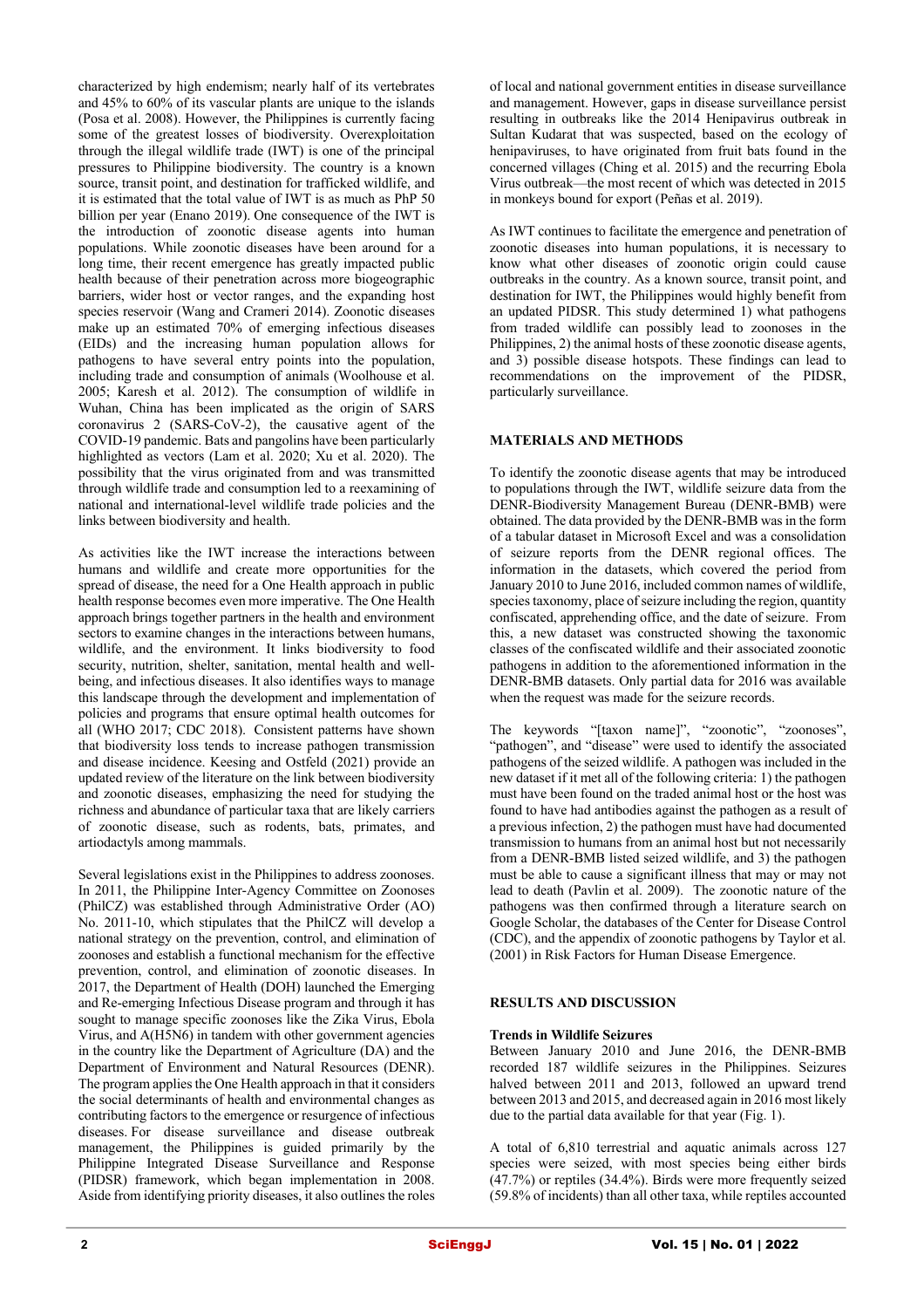

**Figure 1: Trend in wildlife seizures in the Philippines between January 2010 and June 2016.**

for 63.3% of the volume of seized wildlife (Fig. 2). This is consistent with the trends derived from data on trade in Cartimar Market in Pasay from 2008 to 2019 (Cruz and Lagunzad 2021). Parrots (Psittacidae) are particularly heavily traded, especially in the tropics, where the trade has been happening for over a thousand years (Weston and Memon 2009; Pires 2012).

The hill myna *Gracula religiosa (Linnaeus, 1758)*, blue-naped parrot *Tanygnthus lucionensis (Linnaeus, 1766)* were the species most frequently seized by law enforcement, at 6% and 5% of all incidents, respectively. Meanwhile, the Tokay gecko *Gekko gecko (Linnaeus, 1758)* (27.6% of volume) and the Southeast Asian box turtle *Cuora amboinensis (Daudin, 1802)* (16.8% of volume) were the species most frequently seized by law enforcement and constituted a significant share in the volume of seized wildlife (Table 1). Of these, *T. lucionensis* is particularly problematic; it is considered Critically Endangered by the

Philippine National Red List (Gonzalez et al. 2018, BCSP 2020). Also frequently seized was the Philippine pangolin *Manis culionensis (de Elera, 1915),* which is found only in the Palawan faunal region and is considered Critically Endangered by the International Union for the Conservation of Nature (IUCN). In the Philippine Red List, it is given the Endangered status (Gonzalez et al. 2018; BCSP 2020), which may need to be reassessed in the wake of the continued trade in this species, which is the most traded mammal in the country (Cruz and Lagunzad 2021). All trade in the species is prohibited by national and international laws as it is listed under Appendix I of the Convention on International Trade in Endangered Species of Wild Fauna and Flora (CITES).

**Table 1: Species most frequently seized by law enforcement and with largest volumes of seizures in the Philippines.**

| <b>Top 5 Species</b><br>by Incidence | <b>Number</b><br>οf<br><b>Seizures</b> | <b>Top 5 Species</b><br>by Volume | Quantity<br>(individual<br>specimens) |
|--------------------------------------|----------------------------------------|-----------------------------------|---------------------------------------|
| Gracula<br>religiosa                 | 20                                     | Gekko gecko                       | 1,883                                 |
| Tanygnathus<br>lucionensis           | 16                                     | Cuora<br>amboinensis              | 1,148                                 |
| Gekko gecko                          | 11                                     | Gracula<br>religiosa              | 741                                   |
| Manis<br>culionensis                 | 11                                     | Tanygnathus<br><b>lucionensis</b> | 494                                   |
| Python<br>bivittatus                 | 11                                     | Siebenrockiella<br>leytensis      | 440                                   |

Turtles are heavily targeted by IWT. Accounting for 6% of the volume of seized wildlife was the Philippine Forest turtle *Siebenrockiella leytensis (Taylor, 1920)*. It is considered Critically Endangered in both the IUCN Red List and the National Red List. The most serious threat to it is illegal extraction from the wild for international trade (Sy et al. 2020).



**Figure 2: (A) More frequently seized wildlife by number of seizures and (B) the corresponding volumes seized by law enforcement.**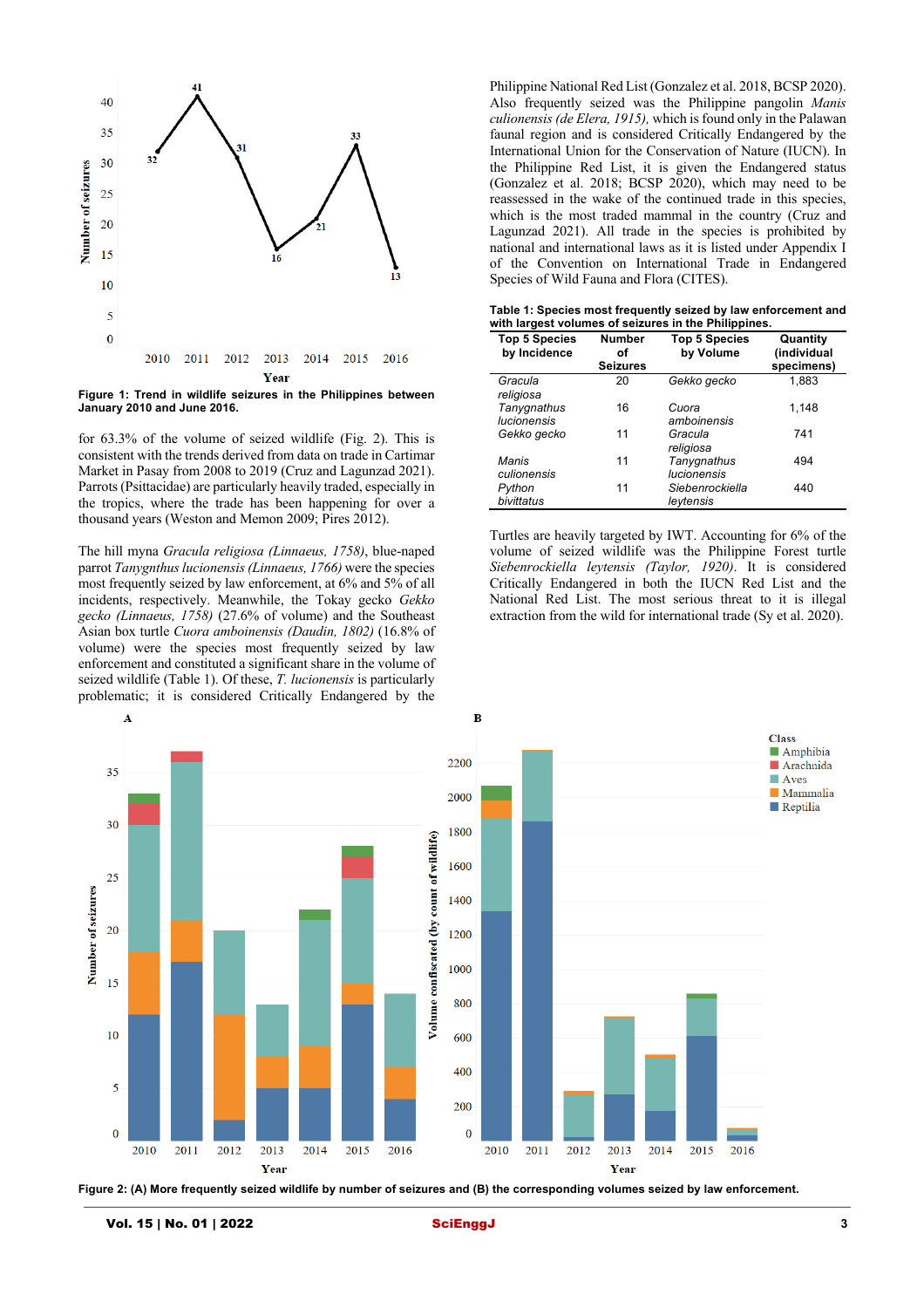**Table 2: The wildlife species illegally traded in the Philippines based on seizure data from 2010 to 2016 and their associated zoonotic pathogens as determined through the literature search.**

| <b>Scientific Name</b>                 | Class    | <b>Associated Pathogens</b> | Pathogen<br>Type | Reference                                                                     |
|----------------------------------------|----------|-----------------------------|------------------|-------------------------------------------------------------------------------|
| Accipiter trivirgatus                  | Aves     | Aspergillus fumigatus       | Fungi            | Jones MP and Orosz SE (2000)                                                  |
| Acerodon jubatus                       | Aves     | Coxiella burnetii           | Bacteria         | loannou I et al. (2009)<br>Reboredo-Fernandez A et al. (2015)                 |
|                                        | Aves     | Cryptosporidium parvum      | Protozoa         | Venter M and Swanepoel R (2010)<br>Jayme SI et al. (2015)                     |
|                                        | Aves     | West Nile Virus             | Virus            |                                                                               |
|                                        | Mammalia | Reston Ebola Virus          | Virus            |                                                                               |
| Acridotheres cristatellus              | Aves     | Influenza A Virus H5N1      | Virus            | Stallknecht DE and Brown JD (2008)                                            |
| Agapornis fischeri                     | Aves     | Cryptosporidium spp.        | Protozoa         | Zhang X et al. (2015                                                          |
| Agapornis fischeri                     | Aves     | Chlamydophila psittaci      | Bacteria         | Suksai P et al. (2016)                                                        |
| Ahaetulla prasina                      | Reptilia | Salmonella enterica         | Bacteria         | Fasaei B and Tamai I (2018)                                                   |
| Amazona oratrix                        | Aves     | Aspergillus fumigatus       | Fungi            | Boseret G et al. (2013)<br>Boseret G et al. (2013)                            |
|                                        | Aves     | Campylobacter jejuni        | Bacteria         | Boseret G et al. (2013)                                                       |
|                                        | Aves     | Chlamydophila psittaci      | Bacteria         | Boseret G et al. (2013)<br>Boseret G et al. (2013)                            |
|                                        | Aves     | Cryptococcus neoformans     | Fungi            | Boseret G et al. (2013)<br>Boseret G et al. (2013)                            |
|                                        | Aves     | Cryptosporidium parvum      | Protozoa         | Boseret G et al. (2013)                                                       |
|                                        | Aves     | Giarda duodenalis           | Protozoa         | Boseret G et al. (2013)<br>Boseret G et al. (2013)                            |
|                                        | Aves     | Influenza A Virus H5N1      | Virus            | Boseret G et al. (2013)<br>Jones MP and Orosz SE (2000)                       |
|                                        | Aves     | Mycobacterium avium         | Bacteria         |                                                                               |
|                                        | Aves     | Mycobacterium bovis         | Bacteria         |                                                                               |
|                                        | Aves     | Mycobacterium genavense     | <b>Bacteria</b>  |                                                                               |
|                                        | Aves     | Salmonella typhimurium      | Bacteria         |                                                                               |
|                                        | Aves     | West Nile Virus             | Virus            |                                                                               |
| Aonyx cinereus                         | Mammalia | Giarda duodenalis           | Protozoa         | Beck R et al. (2011)                                                          |
| Aratinga solstitialis                  | Aves     | Campylobacter jejuni        | Bacteria         | Boseret G et al. (2013)<br>Boseret G et al. (2013)                            |
|                                        | Aves     | Chlamydophila psittaci      | Bacteria         |                                                                               |
|                                        | Aves     | Cryptococcus neoformans     | Fungi            | Boseret G et al. (2013)                                                       |
|                                        | Aves     | Cryptosporidium parvum      | Protozoa         | Boseret G et al. (2013)                                                       |
|                                        | Aves     | Giarda duodenalis           | Protozoa         | Boseret G et al. (2013)                                                       |
|                                        | Aves     | Influenza A Virus H5N1      | Virus            | Boseret G et al. (2013)                                                       |
|                                        | Aves     | Mycobacterium avium         | Bacteria         | Boseret G et al. (2013)                                                       |
|                                        | Aves     | Mycobacterium bovis         | Bacteria         | Boseret G et al. (2013)                                                       |
|                                        | Aves     | Mycobacterium genavense     | Bacteria         | Boseret G et al. (2013)                                                       |
|                                        | Aves     | Salmonella typhimurium      | Bacteria         | Boseret G et al. (2013)                                                       |
|                                        | Aves     | West Nile Virus             | Virus            | Boseret G et al. (2013)                                                       |
| Arctictis binturong                    | Mammalia | <b>Bacillus anthracis</b>   | Bacteria         | Hugh-Jones ME and De Vos V (2002)<br>Wicker LV et al. (2016)                  |
|                                        | Mammalia | Brugia malayi               | Helminth         | Edeson JFB and Wilson T (1964)                                                |
|                                        | Mammalia | Brugia pahangi              | <b>Helminth</b>  |                                                                               |
| Boa constrictor<br>Boa constrictor     | Reptilia | Plesiomonas shigelloides    | Bacteria         | Wicker LV et al. (2016)<br>Pedraza-Diaz S et al. (2009)                       |
|                                        | Reptilia | Cryptosporidium parvum      | Protozoa         |                                                                               |
| Boiga dendrophila<br>Boiga dendrophila | Reptilia | Salmonella enterica         | Bacteria         | Geue L and Löschner U (2002)<br>Colinon C et al. (2010); Foti M et al. (2013) |
|                                        | Reptilia | Pseudomonas aeruginosa      | Bacteria         | Jho YS et al. (2011)                                                          |
|                                        | Reptilia | Aeromonas hydrophila        | Bacteria         | Jho YS et al. (2011)                                                          |
|                                        | Reptilia | Enterococcus faecalis       | Bacteria         | Jho YS et al. (2011)<br>Jho YS et al. (2011)                                  |
|                                        | Reptilia | Escherichia coli            | Bacteria         | Jho YS et al. (2011)<br>Jho YS et al. (2011)                                  |
|                                        | Reptilia | Klebsiella pneumoniae       | Bacteria         | Jho YS et al. (2011)                                                          |
|                                        | Reptilia | Morganella morganii         | Bacteria         |                                                                               |
|                                        | Reptilia | Proteus mirabilis           | Bacteria         |                                                                               |
|                                        | Reptilia | Proteus vulgaris            | Bacteria         |                                                                               |
| <b>Bubo philippensis</b>               | Aves     | Serratia marcescens         | Bacteria         | Jho YS et al. (2011)                                                          |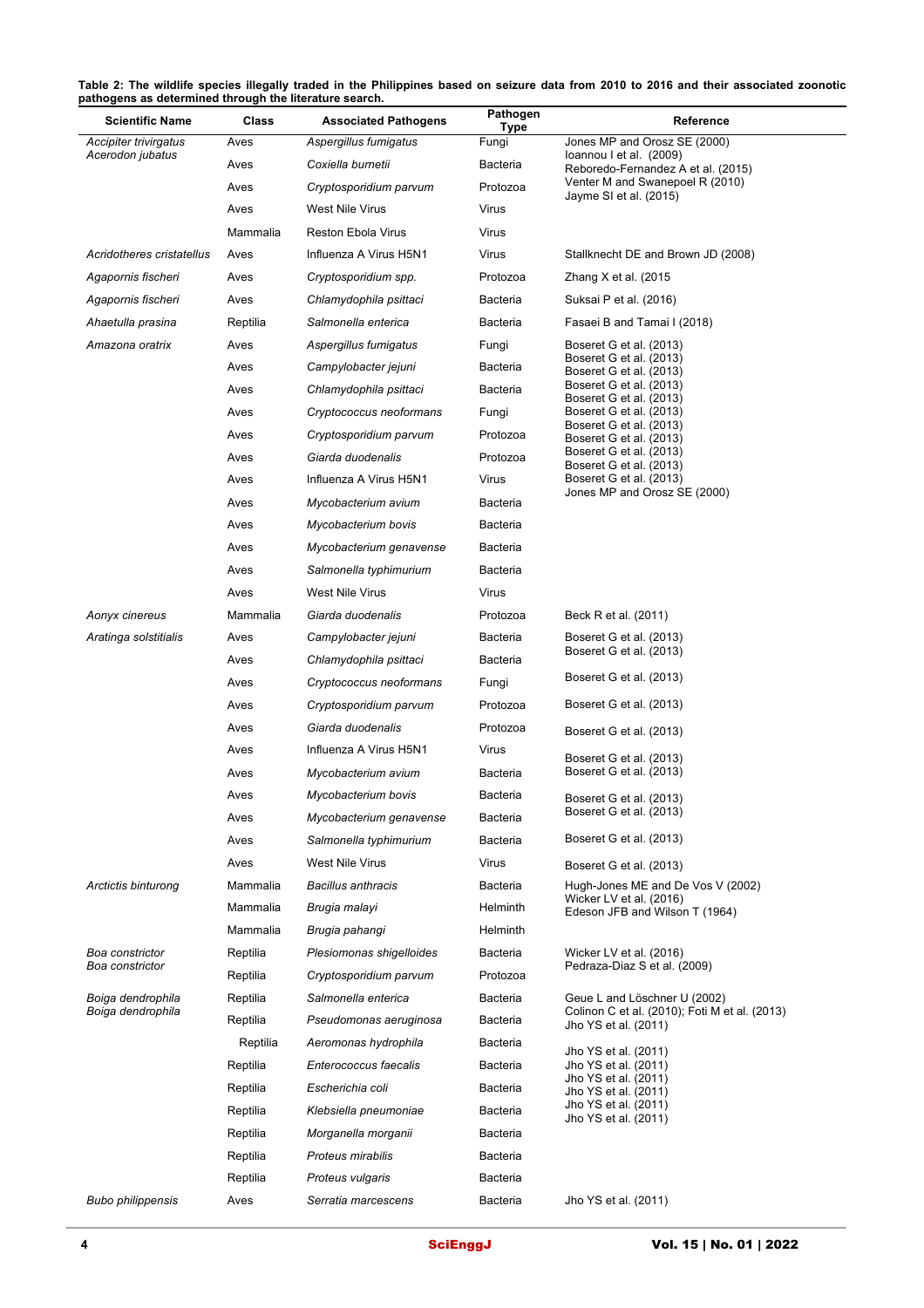| <b>Scientific Name</b>                   | Class    | <b>Associated Pathogens</b> | Pathogen         | Reference                                                                     |
|------------------------------------------|----------|-----------------------------|------------------|-------------------------------------------------------------------------------|
| Cacatua alba                             | Aves     | Staphylococcus aureus       | Type<br>Bacteria | Jho YS et al. (2011)                                                          |
| <b>Bubo philippensis</b><br>Cacatua alba | Aves     | Salmonella enterica         | Bacteria         | Hydeskov HB et al. (2013)<br>Perez JM (2012)                                  |
|                                          | Aves     | Chlamydophila psittaci      | <b>Bacteria</b>  | Boseret G et al. (2013)<br>Boseret G et al. (2013)                            |
|                                          | Aves     | Campylobacter jejuni        | <b>Bacteria</b>  | Boseret G et al. (2013)                                                       |
|                                          | Aves     | Chlamydophila psittaci      | Bacteria         | Boseret G et al. (2013)<br>Boseret G et al. (2013)                            |
|                                          | Aves     | Cryptococcus neoformans     | Fungi            | Boseret G et al. (2013)<br>Boseret G et al. (2013)                            |
|                                          | Aves     | Cryptosporidium parvum      | Protozoa         | Boseret G et al. (2013)                                                       |
|                                          | Aves     | Escherichia coli            | <b>Bacteria</b>  | Boseret G et al. (2013)                                                       |
|                                          | Aves     | Giarda duodenalis           | Protozoa         |                                                                               |
|                                          | Aves     | Influenza A Virus H5N1      | Virus            |                                                                               |
|                                          | Aves     | Mycobacterium avium         | <b>Bacteria</b>  |                                                                               |
|                                          | Aves     | Mycobacterium bovis         | <b>Bacteria</b>  |                                                                               |
| Cacatua galerita                         | Aves     | Mycobacterium genavense     | <b>Bacteria</b>  | Boseret G et al. (2013)                                                       |
|                                          | Aves     | Salmonella typhimurium      | <b>Bacteria</b>  | Boseret G et al. (2013)                                                       |
| Cacatua                                  | Aves     | West Nile Virus             | Virus            | Flammer K Drewes LA (1988)                                                    |
| haematuropygia<br>Cacatua galerita       | Aves     | Chlamydophila psittaci      | Bacteria         | Maluping R et al. (2007)                                                      |
| Cacatua sulphurea                        | Aves     | Giarda duodenalis           | Protozoa         | Mcdonnell P et al. (2003); Upcroft JA et al. (1997)                           |
| Cacatua<br>haematuropygia                | Aves     | Chlamydophila psittaci      | Bacteria         | Kaleta EF and Taday E (2003)                                                  |
| Carettochelys insculpta                  | Reptilia | Escherichia coli            | <b>Bacteria</b>  | Flammer K and Drewes LA (1988)                                                |
| Ceratophrys ornata                       | Amphibia | Chlamydophila psittaci      | <b>Bacteria</b>  | Kaleta EF and Taday E (2003)                                                  |
| Chelonoidis carbonaria                   | Reptilia | Newcastle Disease Virus     | Virus            | Kawamura M et al. (1987)                                                      |
| Carettochelys insculpta                  | Reptilia | Paecilomyces lilacinus      | Fungi            | Lafortune M et al. (2005)                                                     |
| Chelonia mydas                           | Reptilia | Staphylococcus aureus       | Bacteria         | Santoro M et al. (2006)<br>Santoro M et al. (2006)                            |
|                                          | Reptilia | <b>Bacillus cereus</b>      | <b>Bacteria</b>  | Santoro M et al. (2006)                                                       |
|                                          | Reptilia | Aeromonas hydrophila        | <b>Bacteria</b>  |                                                                               |
| Corvus macrorhynchos                     | Aves     | Enterobacter cloacae        | <b>Bacteria</b>  | Santoro M et al. (2006)                                                       |
|                                          | Aves     | Escherichia coli            | <b>Bacteria</b>  | Santoro M et al. (2006)<br>Santoro M et al. (2006)                            |
|                                          | Aves     | Klebsiella pneumoniae       | <b>Bacteria</b>  |                                                                               |
| Crocodylus johnstoni                     | Reptilia | Proteus mirabilis           | <b>Bacteria</b>  | Santoro M et al. (2006)                                                       |
| Cuora amboinensis                        | Reptilia | Proteus vulgaris            | Bacteria         | Santoro M et al. (2006)                                                       |
| Eclectus roratus                         | Aves     | Pseudomonas aeruginosa      | <b>Bacteria</b>  | Santoro M et al. (2006)                                                       |
|                                          | Aves     | Serratia marcescens         | Bacteria         | Santoro M et al. (2006)<br>Santoro M et al. (2006)                            |
|                                          | Aves     | Vibrio alginolyticus        | <b>Bacteria</b>  |                                                                               |
| Chelonoidis carbonaria                   | Reptilia | Campylobacter fetus         | Bacteria         | Wang CM et al. (2013)                                                         |
| Chelus fimbriata                         | Reptilia | Aeromonas hydrophila        | <b>Bacteria</b>  | George RH (1996)                                                              |
| Geochelone elegans                       | Reptilia | Escherichia coli            | <b>Bacteria</b>  | George RH (1996)                                                              |
| Gonyosoma                                | Reptilia | Mycobacterium avium         | <b>Bacteria</b>  | George RH (1996)                                                              |
| oxycephalum<br>Goura victoria            | Aves     | Vibrio alginolyticus        | <b>Bacteria</b>  | George RH (1996)                                                              |
| Corvus macrorhynchos                     | Aves     | Clostridium perfringens     | Bacteria         | Tanimura N et al. (2006)                                                      |
| Crocodylus johnstoni<br>Eclectus roratus | Aves     | Coxiella burnetii           | <b>Bacteria</b>  | Asaoka Y et al. (2003)<br>To H et al. (1998)                                  |
| Gallicolumba luzonica<br>Gekko gecko     | Aves     | Influenza A Virus H5N1      | Virus            | Roh YS et al. (2010)<br>Quist EM et al. (2011)                                |
| Geochelone elegans                       | Reptilia | Mycobacterium szulgai       | Bacteria         | Maluping R et al. (2007)                                                      |
| Gonyosoma<br>oxycephalum                 | Aves     | Histoplasma capsulatum      | Fungi            | Flammer K and Drewes LA (1988)<br>Maricopa County Department of Public Health |
| Goura victoria<br>Gracula religiosa      | Aves     | Chlamydophila psittaci      | Bacteria         | (2003)<br>Casey C (2007)                                                      |
|                                          | Aves     | Escherichia coli            | <b>Bacteria</b>  | Wang CM et al. (2013)                                                         |
|                                          | Aves     | West Nile Virus             | Virus            | Foti M et al. (2013)<br>De Camps S et al. (2008)                              |
|                                          | Reptilia | Edwardsiella tarda          | Bacteria         | Jones MP and Orosz SE (2000)                                                  |
|                                          | Reptilia | Campylobacter fetus         | <b>Bacteria</b>  |                                                                               |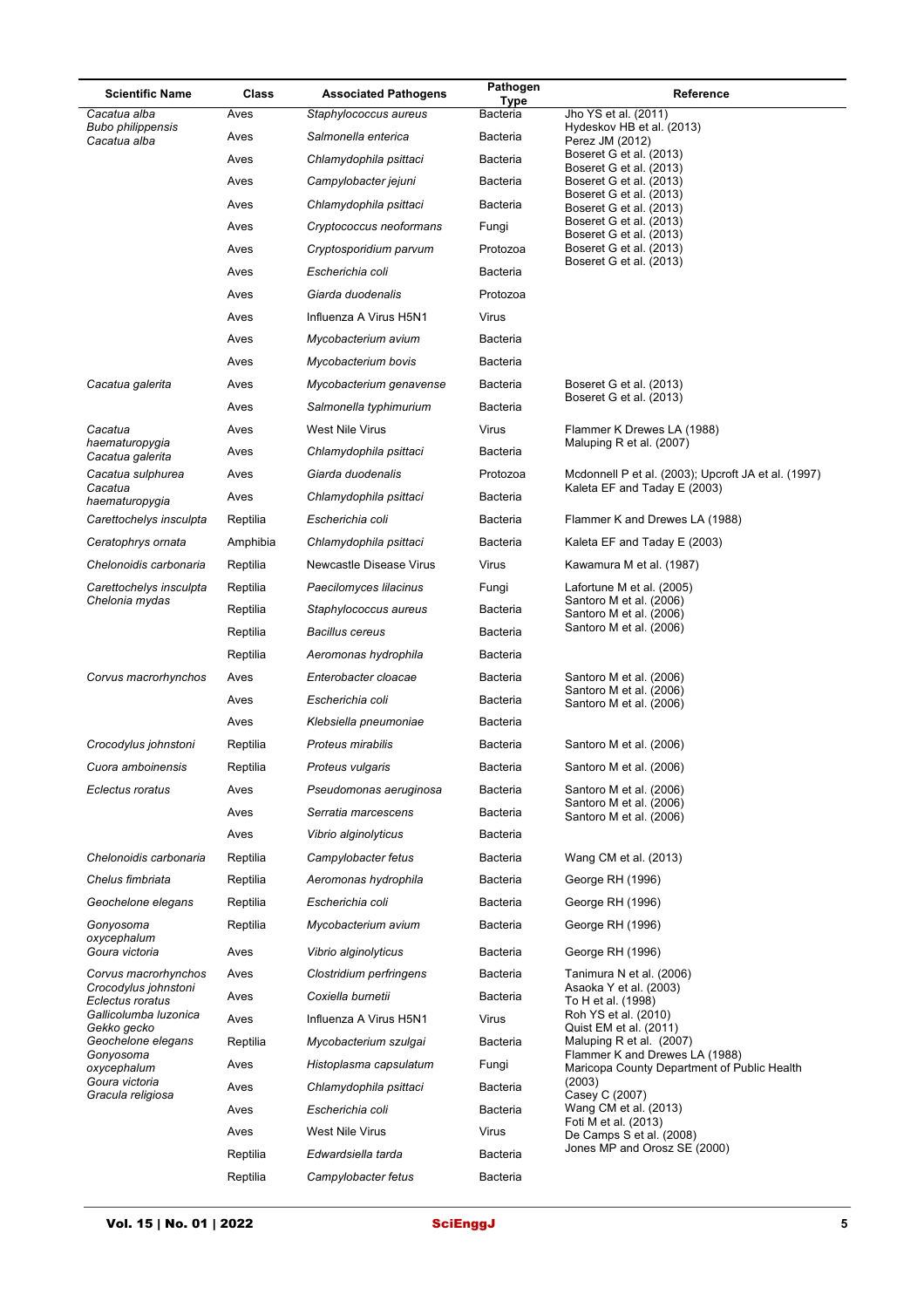| <b>Scientific Name</b>                   | Class    | <b>Associated Pathogens</b> | Pathogen<br>Type | Reference                                                   |
|------------------------------------------|----------|-----------------------------|------------------|-------------------------------------------------------------|
|                                          | Reptilia | Pseudomonas aeruginosa      | <b>Bacteria</b>  |                                                             |
|                                          | Aves     | Toxoplasma gondii           | Protozoa         |                                                             |
|                                          | Aves     | Aspergillus fumigatus       | Fungi            |                                                             |
| Graptemys                                | Reptilia | Campylobacter jejuni        | <b>Bacteria</b>  | Boseret G et al. (2013)                                     |
| geographica                              | Reptilia | Chlamydophila psittaci      | <b>Bacteria</b>  | Boseret G et al. (2013)<br>Boseret G et al. (2013)          |
|                                          | Reptilia | Cryptococcus neoformans     | Fungi            | Boseret G et al. (2013)                                     |
|                                          | Reptilia | Cryptosporidium parvum      | Protozoa         |                                                             |
| Haliastur indus                          | Aves     | Giarda duodenalis           | Protozoa         | Boseret G et al. (2013)                                     |
| Hoplobatrachus                           | Amphibia | Influenza A Virus H5N1      | Virus            | Boseret G et al. (2013)                                     |
| rugulosus                                | Amphibia | Mycobacterium avium         | Bacteria         | Boseret G et al. (2013)                                     |
| Hydrosaurus pustulatus                   | Reptilia | Mycobacterium bovis         | <b>Bacteria</b>  | Boseret G et al. (2013)                                     |
| Iguana iguana                            | Reptilia | Mycobacterium genavense     | <b>Bacteria</b>  | Boseret G et al. (2013)                                     |
| Indotestudo elongata                     | Reptilia | Pasteurella multocida       | <b>Bacteria</b>  | Petersen KD et al. (2001)                                   |
| Leucopsar rothschildi                    | Aves     | Salmonella typhimurium      | <b>Bacteria</b>  | Boseret G et al. (2013)                                     |
| Lonchura oryzivora                       | Aves     | West Nile Virus             | Virus            | Boseret G et al. (2013)                                     |
| Graptemys<br>geographica                 | Reptilia | Aeromonas hydrophila        | <b>Bacteria</b>  | George RH (1996)                                            |
| Lorius garrulus                          | Aves     | Escherichia coli            | <b>Bacteria</b>  | George RH (1996)                                            |
| Lorius lory                              | Aves     | Mycobacterium avium         | <b>Bacteria</b>  | George RH (1996)                                            |
| Haliastur indus                          | Aves     | Vibrio alginolyticus        | <b>Bacteria</b>  | George RH (1996)                                            |
|                                          | Aves     | Chlamydophila psittaci      | <b>Bacteria</b>  |                                                             |
| Hoplobatrachus                           | Amphibia | <b>Bacillus cereus</b>      | <b>Bacteria</b>  | Maluping R et al. (2007)<br>Cho H et al. (2010)             |
| rugulosus<br>Hydrosaurus pustulatus      | Mammalia | Spirometra erinaceieuropaei | Helminth         | Jongthawin J et al. (2014)<br>Wang CM et al. (2015)         |
|                                          | Reptilia | Campylobacter fetus         | <b>Bacteria</b>  |                                                             |
| Iguana iguana                            | Reptilia | Escherichia coli            | <b>Bacteria</b>  | Sylvester WRB et al. (2014)                                 |
| Indotestudo elongata                     | Reptilia | Enterobacter cloacae        | <b>Bacteria</b>  | Ahmed AM et al. (2007))                                     |
| Leucopsar rothschildi                    | Aves     | Toxoplasma gondii           | Protozoa         | De Camps S et al. (2008)                                    |
| Lonchura oryzivora<br>Lorius garrulus    | Aves     | Influenza A Virus H5N1      | Virus            | Brooks-Moizer F et al. (2008)<br>Laveran M (1900)           |
| Lorius lory                              | Aves     | Toxoplasma gondii           | Protozoa         | Shima A and Osborn K (1989)<br>Chahota R et al. (2006)      |
|                                          | Aves     | Salmonella typhimurium      | <b>Bacteria</b>  | Raso TF et al. (2004)                                       |
|                                          | Aves     | Chlamydophila psittaci      | Bacteria         |                                                             |
|                                          | Aves     | Cryptococcus neoformans     | Fungi            |                                                             |
| Morelia viridis                          | Reptilia | West Nile Virus             | Virus            | Komar N (2003)                                              |
| Macropus rufogriseus                     | Mammalia | Angiostrongylus cantonensis | Helminth         | Bermudez R et al. (2009)                                    |
| Manis culionensis<br>Melopsittacus       | Aves     | Leptospira weilii           | Bacteria         | Roberts MW et al. (2010)<br>Prociv P and Carlisle MS (2001) |
| undulatus                                | Aves     | Toxoplasma gondii           | Protozoa         | Mohapatra RK et al. (2016)<br>Chin SC et al. (2016)         |
|                                          | Mammalia | Brugia malayi               | <b>Helminth</b>  | Boseret G et al. (2013)                                     |
|                                          | Aves     | Necator americanus          | Helminth         | Boseret G et al. (2013)                                     |
|                                          | Aves     | Chlamydophila psittaci      | Bacteria         | Boseret G et al. (2013)<br>Boseret G et al. (2013)          |
|                                          | Aves     | Cryptococcus neoformans     | Fungi            | Boseret G et al. (2013)                                     |
|                                          | Aves     | Encephalitozoon cuniculi    | Fungi            | Boseret G et al. (2013)                                     |
|                                          | Aves     | Escherichia coli            | <b>Bacteria</b>  |                                                             |
|                                          | Aves     | Influenza A Virus H5N1      | Virus            |                                                             |
|                                          | Aves     | Toxoplasma gondii           | Protozoa         |                                                             |
| Morelia viridis                          | Reptilia | Salmonella enterica         | Bacteria         | Geue L and Löschner U (2002)                                |
| Nymphicus hollandicus<br>Panthera tigris | Aves     | Campylobacter jejuni        | <b>Bacteria</b>  | Boseret G et al. (2013)<br>Boseret G et al. (2013)          |
|                                          | Mammalia | Chlamydophila psittaci      | Bacteria         | Boseret G et al. (2013)                                     |
|                                          | Mammalia | Cryptococcus neoformans     | Fungi            | Boseret G et al. (2013)<br>Boseret G et al. (2013)          |
|                                          | Mammalia | Cryptosporidium parvum      | Protozoa         | Boseret G et al. (2013)<br>Boseret G et al. (2013)          |
|                                          | Mammalia | Encephalitozoon cuniculi    | Fungi            | Boseret G et al. (2013)<br>Boseret G et al. (2013)          |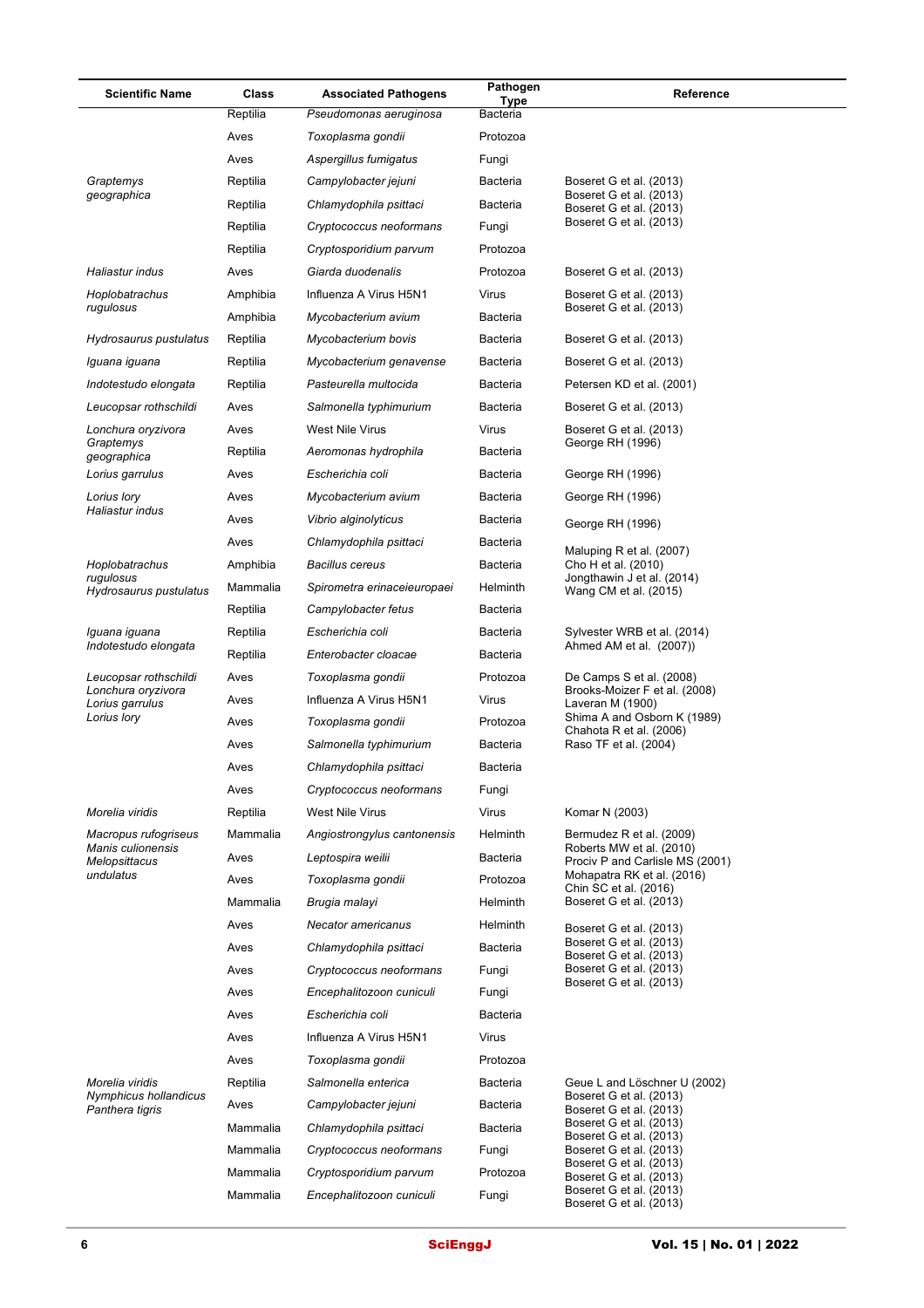| <b>Scientific Name</b>                                        | Class        | <b>Associated Pathogens</b>               | Pathogen<br>Type         | Reference                                                                       |
|---------------------------------------------------------------|--------------|-------------------------------------------|--------------------------|---------------------------------------------------------------------------------|
|                                                               | Mammalia     | Giarda duodenalis                         | Protozoa                 | Boseret G et al. (2013)                                                         |
|                                                               | Mammalia     | Mycobacterium avium                       | Bacteria                 | Boseret G et al. (2013)<br>Yilmaz R and Yumusak N (2015)                        |
|                                                               | Mammalia     | Mycobacterium bovis                       | <b>Bacteria</b>          |                                                                                 |
|                                                               | Mammalia     | Mycobacterium genavense                   | <b>Bacteria</b>          |                                                                                 |
|                                                               | Mammalia     | Salmonella typhimurium                    | <b>Bacteria</b>          |                                                                                 |
|                                                               | Mammalia     | West Nile Virus                           | Virus                    |                                                                                 |
|                                                               | Mammalia     | <b>Bacillus anthracis</b>                 | <b>Bacteria</b>          |                                                                                 |
| Pantherophis guttatus                                         | Reptilia     | Brugia pahangi                            | Helminth                 | Edeson JFB and Wilson T (1964)                                                  |
| Paradoxurus                                                   | Mammalia     | Clostridium perfringens                   | Bacteria                 | Zeira O et al. (2012)                                                           |
| hermaphroditus                                                | Mammalia     | Dirofilaria immitis                       | Helminth                 | Acharjyo LN (2004)<br>Carvallo FR et al. (2010)                                 |
|                                                               | Mammalia     | Escherichia coli                          | <b>Bacteria</b>          | Shrivastav AB et al. (2011)<br>Sykes JM and Ramsay EC (2007)                    |
|                                                               | Mammalia     | Gnathostoma spinigerum                    | Helminth                 |                                                                                 |
|                                                               | Mammalia     | Microsporum canis                         | Fungi                    |                                                                                 |
| Pelodiscus sinensis                                           | Reptilia     | Mycobacterium avium                       | Bacteria                 | Cho HS et al. (2006)                                                            |
| Paradoxurus<br>hermaphroditus                                 | Reptilia     | Mycobacterium bovis                       | <b>Bacteria</b>          | Cousins D (2004)<br>Fagiolini M et al. (2010)                                   |
|                                                               | Reptilia     | Strongyloides stercoralis                 | Helminth                 | Fagiolini M et al. (2010)<br>Thiangtum K et al. (2006)                          |
|                                                               | Reptilia     | Toxocara cati                             | Helminth                 | Mingrone MG and Fantasia M (1988)<br>Edeson JFB and Wilson T (1964)             |
|                                                               | Reptilia     | Toxoplasma qondii                         | Protozoa                 | Edeson JFB and Wilson T (1964)                                                  |
|                                                               | Reptilia     | Yersinia enterocolitica                   | <b>Bacteria</b>          |                                                                                 |
|                                                               | Mammalia     | Brugia malayi                             | Helminth                 |                                                                                 |
|                                                               | Reptilia     | Brugia pahangi                            | Helminth                 |                                                                                 |
| Petaurus breviceps                                            | Mammalia     | Giarda duodenalis                         | Protozoa                 | Oronan R et al. (2013)                                                          |
|                                                               | Mammalia     | Leptospira interrogans                    | Bacteria                 | Wicker LV et al. (2016)                                                         |
| Pithecophaga jefferyi                                         | Aves         | Toxoplasma gondii                         | Protozoa                 | Wicker LV et al. (2016)                                                         |
| Pelodiscus sinensis                                           | Reptilia     | Aeromonas hydrophila                      | Bacteria                 | Sugita H and Deguchi Y (1983)                                                   |
| Probosciger aterrimus                                         | Aves         | Citrobacter freundii                      | Bacteria                 | Sugita H and Deguchi Y (1983)                                                   |
| Psittacula eupatria                                           | Aves         | Edwardsiella tarda                        | <b>Bacteria</b>          | Xu T and Zhang XH (2014)                                                        |
| Petaurus breviceps<br>Pithecophaga jefferyi                   | Aves         | Enterobacter aerogenes                    | <b>Bacteria</b>          | Sugita H and Deguchi Y (1983)<br>Sugita H and Deguchi Y (1983)                  |
| Prionailurus<br>bengalensis                                   | Aves         | Enterobacter cloacae                      | <b>Bacteria</b>          | Guangzhou HU et al. (2010)<br>Sugita H and Deguchi Y (1983)                     |
| Probosciger aterrimus                                         | Aves         | Enterococcus hirae                        | Bacteria                 | Oros J et al. (2003)<br>Nichols M et al. (2014)                                 |
|                                                               | Aves         | Klebsiella pneumoniae                     | <b>Bacteria</b>          | Barrows M (2006)                                                                |
|                                                               | Aves         | Mycobacterium kansasii                    | <b>Bacteria</b>          | Keymer IF (1972)<br>Chen JC et al. (2015)                                       |
|                                                               | Mammalia     | Listeria monocytogenes                    | <b>Bacteria</b>          | Oros J et al. (1998)                                                            |
|                                                               | Aves         | Toxoplasma gondii                         | Protozoa                 |                                                                                 |
|                                                               | Aves         | Aspergillus fumigatus                     | Fungi                    |                                                                                 |
|                                                               | Mammalia     | Toxoplasma gondii                         | Protozoa                 |                                                                                 |
|                                                               | Aves         | Chlamydophila psittaci                    | <b>Bacteria</b>          |                                                                                 |
| Psittacula eupatria                                           | Aves         | Campylobacter jejuni                      | <b>Bacteria</b>          | Boseret G et al. (2013)<br>Boseret G et al. (2013)                              |
|                                                               | Aves         | Chlamydophila psittaci                    | <b>Bacteria</b>          | Boseret G et al. (2013)                                                         |
|                                                               | Aves         | Cryptococcus neoformans                   | Fungi                    | Boseret G et al. (2013)                                                         |
|                                                               | Aves         | Cryptosporidium parvum                    | Protozoa                 |                                                                                 |
| Psittacus erithacus                                           | Aves         | Giarda duodenalis                         | Protozoa                 | Boseret G et al. (2013)<br>Boseret G et al. (2013)                              |
|                                                               | Aves         | Influenza A Virus H5N1                    | Virus                    | Boseret G et al. (2013)<br>Boseret G et al. (2013)                              |
|                                                               | Aves         | Mycobacterium avium                       | <b>Bacteria</b>          |                                                                                 |
|                                                               | Aves         | Mycobacterium bovis                       | <b>Bacteria</b>          |                                                                                 |
| Psittrichas fulgidus                                          | Aves         | Mycobacterium genavense                   | <b>Bacteria</b>          | Boseret G et al. (2013)                                                         |
| Pyrrhura molinae<br>Psittacula krameri<br>Psittacus erithacus | Aves<br>Aves | Salmonella typhimurium<br>West Nile Virus | <b>Bacteria</b><br>Virus | Boseret G et al. (2013)<br>Boseret G et al. (2013)<br>Mancianti F et al. (2001) |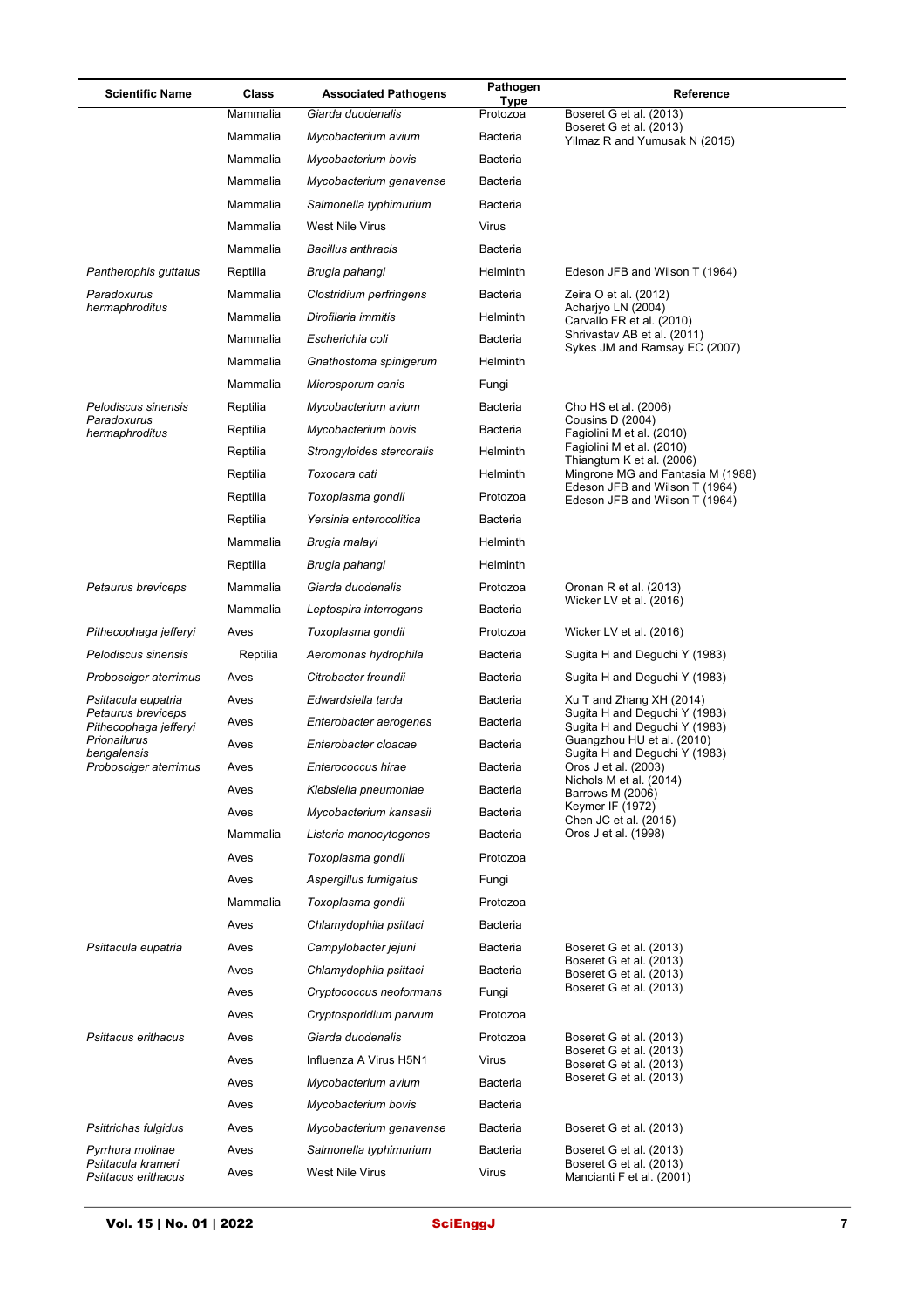| <b>Scientific Name</b>                     | Class    | <b>Associated Pathogens</b>                  | Pathogen<br>Type | Reference                                                                  |
|--------------------------------------------|----------|----------------------------------------------|------------------|----------------------------------------------------------------------------|
| Psittrichas fulgidus                       | Aves     | Candida albicans                             | Fungi            | Maluping R et al. (2007)                                                   |
|                                            | Aves     | Chlamydophila psittaci                       | <b>Bacteria</b>  | Raso TF et al. (2004)<br>Hinney B et al. (2016); Kašičková D et al. (2009) |
|                                            | Aves     | Cryptococcus neoformans                      | Fungi            | Jones MP and Orosz SE (2000)<br>Raso TF et al. (2004)                      |
|                                            | Aves     | Encephalitozoon cuniculi                     | Fungi            | Lee SY et al. (2011)                                                       |
|                                            | Aves     | Aspergillus fumigatus                        | Fungi            | Flammer K and Drewes LA (1988)<br>Long P et al. (1983)                     |
|                                            | Aves     | Cryptococcus neoformans                      | Fungi            |                                                                            |
|                                            | Aves     | Encephalitozoon cuniculi                     | Fungi            |                                                                            |
|                                            | Aves     | Escherichia coli                             | <b>Bacteria</b>  |                                                                            |
|                                            | Aves     | Nocardia asteriodes                          | <b>Bacteria</b>  |                                                                            |
| Pyrrhura molinae                           | Aves     | Campylobacter jejuni                         | <b>Bacteria</b>  | Boseret G et al. (2013)                                                    |
| Python regius                              | Reptilia | Chlamydophila psittaci                       | <b>Bacteria</b>  | Boseret G et al. (2013)                                                    |
| <b>Python reticulatus</b>                  | Reptilia | Cryptococcus neoformans                      | Fungi            | Boseret G et al. (2013)                                                    |
| Spilopelia chinensis                       | Aves     | Cryptosporidium parvum                       | Protozoa         | Boseret G et al. (2013)                                                    |
|                                            | Aves     | Giarda duodenalis                            | Protozoa         | Boseret G et al. (2013)<br>Boseret G et al. (2013)                         |
|                                            | Aves     | Influenza A Virus H5N1                       | Virus            | Boseret G et al. (2013)                                                    |
|                                            | Aves     | Mycobacterium avium                          | <b>Bacteria</b>  |                                                                            |
| Spilornis cheela                           | Aves     | Mycobacterium bovis                          | <b>Bacteria</b>  | Boseret G et al. (2013)                                                    |
| Streptopelia                               | Aves     | Mycobacterium genavense                      | <b>Bacteria</b>  | Boseret G et al. (2013)                                                    |
| tranquebarica                              | Aves     | Salmonella typhimurium                       | <b>Bacteria</b>  | Boseret G et al. (2013)                                                    |
| Sula leucogaster                           | Aves     | West Nile Virus                              | Virus            | Boseret G et al. (2013)                                                    |
| Python bivittatus<br>Python regius         | Reptilia | Arenavirus                                   | Virus            | Latney LV and Wellehan J (2013)<br>Cope I et al. (2014)                    |
| Python reticulatus<br>Spilopelia chinensis | Reptilia | Chlamydia pneumoniae                         | <b>Bacteria</b>  | Samaniego C et al. (2015)<br>Gilbert M et al. (2012)                       |
|                                            | Reptilia | Chlamydia pneumoniae                         | Bacteria         |                                                                            |
|                                            | Aves     | Chlamydophila psittaci                       | <b>Bacteria</b>  |                                                                            |
| Trichoglossus                              | Aves     | Influenza A Virus H5N1                       | Virus            | Phong SF et al. (2006)                                                     |
| moluccanus                                 | Aves     | Toxoplasma gondii                            | Protozoa         | Chen JC et al. (2015)                                                      |
| Tropidophorus grayi                        | Reptilia | West Nile Virus                              | Virus            | Pedersen K et al. (2016)                                                   |
| Spilornis cheela                           | Aves     | Toxoplasma gondii                            | Protozoa         | Chen JC et al. (2015)                                                      |
| Streptopelia<br>tranquebarica              | Aves     | Far eastern Tick-borne<br>encephalitis virus | Virus            | Stallknecht DE and Brown JD (2008)                                         |
|                                            | Mammalia | Influenza A Virus H5N1                       | Virus            | Xing Y et al. (2017)                                                       |

Among marine species, green sea turtles *Chelonia mydas (Linnaeus, 1758)* and hawksbill turtles *Eretmochelys imbricata (Linnaeus, 1766)* were implicated in the greatest number of seizures at 11 and 10 seizures, respectively. The operations led to the retrieval of 194 green sea turtles and 877 hawksbill turtles. In the National Red List, *C. mydas* and *E. imbricata* are considered Endangered and Critically Endangered, respectively (Gonzalez et al. 2018, BCSP 2020).

With the exception of *C. mydas*, all of the aforementioned species are recognized by the DENR-BMB as the most traded species in the Philippines (ADB 2019).

#### **Zoonotic Pathogens in Traded Wildlife**

There were 65 zoonotic pathogens with which the traded wildlife was found to be associated (Table 2). About 54% of traded wildlife species were found to be associated with zoonotic pathogens, with birds accounting for over half of wildlife positive for zoonotic disease agents. Bacteria (78.3%), protozoa (34.8%), and viruses (27.5%) were the largest pathogen groups represented, with *Chlamydophila psittaci*  (9.2%), *Toxoplasma gondii* (6.0%), and Influenza A(H5NI)  $(5.5\%)$  being the most frequently associated with the seized wildlife (Table 2). *C*. *psittaci* and the A(H5N1) virus primarily infect birds (Sims et al. 2005; Knittler and Sachse 2015). It was expected that pathogens of avian and reptilian origin would figure largely in the dataset as birds and reptiles were the most seized wildlife in terms of both incidence and volume. Also concerning is that *C. psittaci* and *T. gondii* are not in the PIDSR list of endemic-prone diseases despite the high potential of transmission from traded wildlife. Psittacosis outbreaks caused by *C. psittaci* have occurred several times in the past, such as one that occurred among poultry slaughter plant workers in two US states in 2018 (National Center for Immunization and Respiratory Diseases 2018). Though the symptoms of toxoplasmosis are mild, approximately 30% of humans are infected with *T. gondii* and it is likely that clinical disease is more common than reported (Dubey 2021). Water contaminated by *T. gondii* oocysts is a known source of toxoplasmosis and may possibly be the route of infection in the wildlife trade, aside from consumption of the meat.

The PIDSR identified twelve epidemic-prone diseases, of which five were found to have causative agents that were zoonotic in nature and were also harbored by the traded wildlife based on the results of the literature search (Table 3). Of these, Influenza A H5N1 viruses are the most problematic, being found in 12 traded species confiscated from 34 operations, mostly (13) conducted in Metro Manila. Six of these seizures were in Manila, but three were in Pasay City, likely (though not certainly) in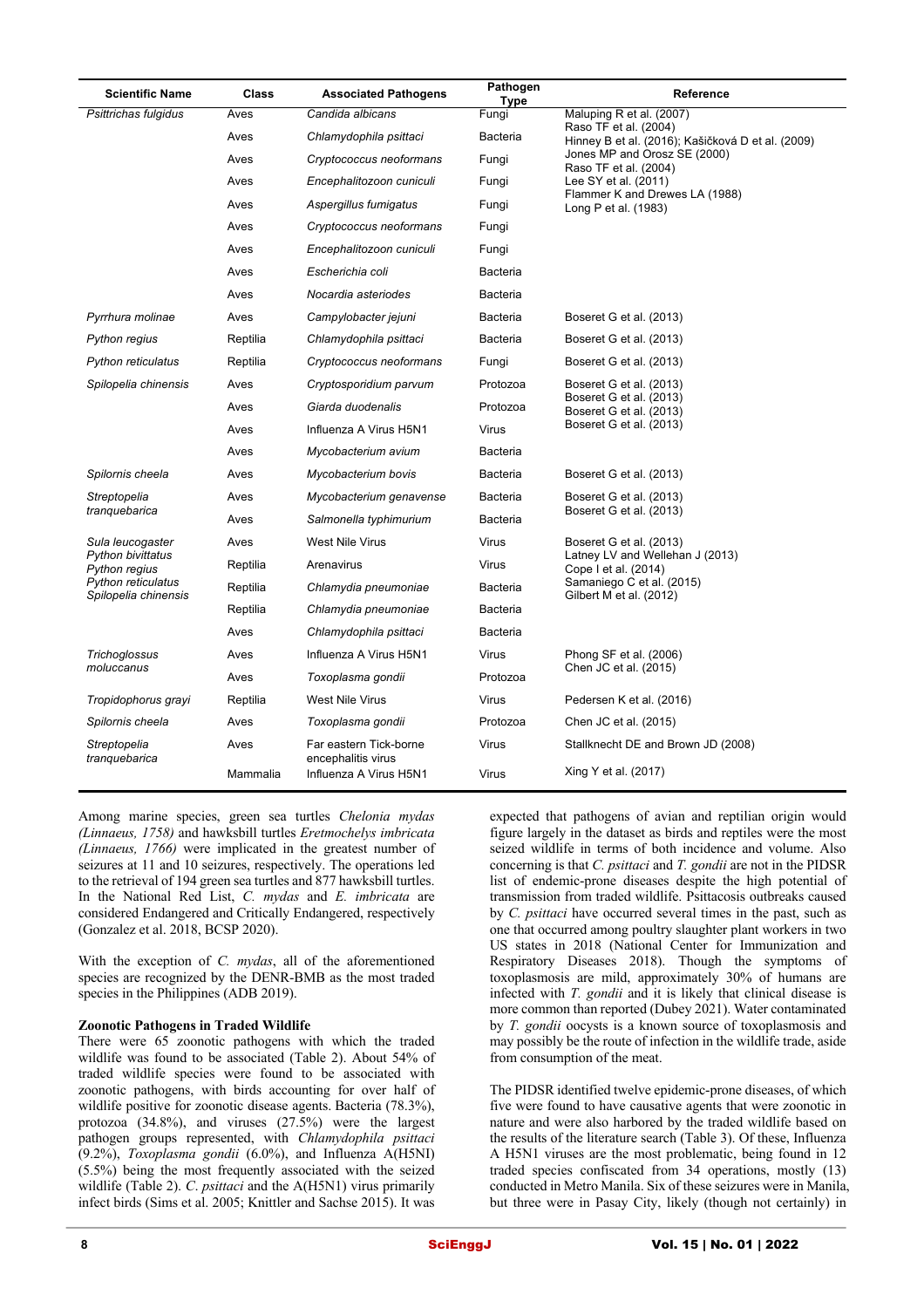Cartimar given its reputation for IWT. Palawan is also a common site for the trade of the host species. These species include *G. religiosa*, one of the most traded species in the Philippines (ADB 2019). Though there are two cases of seizure of this species in Metro Manila (including Pasay City), it is largely a Palawan-based trade (six operations).

**Table 3: Cross-referencing the causative agents of epidemic prone diseases in the PIDSR with the pathogens found associated with the wildlife seized in the Philippines.**

| <b>Epidemic Prone</b><br>Diseases | <b>Causative Agents*</b>  | <b>Associated</b><br>with Seized<br>Wildlife? |
|-----------------------------------|---------------------------|-----------------------------------------------|
| <b>Acute Viral Hepatitis</b>      | Hepatitis A               | No                                            |
|                                   | <b>Hepatitis B</b>        | No                                            |
|                                   | Hepatitis C               | No                                            |
| Anthrax                           | <b>Bacillus anthracis</b> | Yes                                           |
| <b>Bacterial Meningitis</b>       | Escherichia coli          | Yes                                           |
|                                   | Group B Streptococcus     | No                                            |
|                                   | Neisseria meningitidis    | No                                            |
|                                   | Haemophilus influenzae    | No                                            |
|                                   | Listeria monocytogenes    | Yes                                           |
|                                   | Streptococcus             | No                                            |
|                                   | pneumoniae                |                                               |
| Cholera                           | Vibrio cholerae           | No                                            |
| Dengue                            |                           |                                               |
| Human Avian                       | Influenza A H5 Viruses    | Yes                                           |
| Influenza                         | Influenza A H7 Viruses    | No                                            |
|                                   | Influenza A H9 Viruses    | No                                            |
| Influenza-like Illness            |                           |                                               |
| Leptospirosis                     | Leptospirosis sp.         | Yes                                           |
| Meningococcal                     | Neisseria meningitidis    | No                                            |
| <b>Disease</b>                    |                           |                                               |
| Paralytic Shellfish               |                           |                                               |
| Poisoning                         |                           |                                               |
| Severe Acute                      | SARS-CoV                  | <b>No</b>                                     |
| Respiratory                       |                           |                                               |
| Syndrome (SARS)                   |                           |                                               |
| Typhoid and                       |                           |                                               |
| Paratyphoid Fever                 |                           |                                               |
| $*$ Datarminad through the CDC    |                           |                                               |

Determined through the CDC

"—": The causative agents for these epidemic prone diseases cannot be identified.

*E. coli*, a causative agent of bacterial meningitis, has been documented in 11 of the traded species, including several species of Psittacidae (parrots), the most highly traded bird family. Most of the seizures (11 of 22) of the hosts have been in Metro Manila, most commonly (5) in Quezon City but twice in Pasay City. The other three are less commonly encountered in seized animals, but all of them as well as *E. coli* are also identified by Allen et al. (2017) as emerging infectious diseases (EID) from wildlife.

Previous studies have shown that wildlife in markets can cause the transmission of disease to humans. In 2016, Greatorex and colleagues conducted market surveys in Lao PDR and identified traded mammals that had the potential to host 36 zoonotic pathogens. In 1995, De Schrijver reported on how a team of customs officials in Belgium developed psittacosis after coming into contact with parakeets that were infected with *C. psittaci*. The parakeets had been illegally imported into the country by a sailor from India. The customs officials were admitted to the hospital for atypical pneumonia (De Schrijver 1995). As a key trade hotspot, the situation in the Philippines is similar: contact with illegally traded wildlife that have the potential to host zoonotic pathogens increase one's risk of getting sick with disease that may or not may be debilitating.

The information on zoonotic pathogens that humans can possibly derive from traded wildlife is dependent on the data available from the DENR-BMB, which is only from 2010 onward. Given the illicit nature of the activity, seizure records are the only major source of data available on IWT (Rosen and Smith 2010). This certainly imposes a limitation in the determination of reservoirs for zoonoses, particularly among taxa whose trade is not adequately reported, and highlights the need to improve surveillance of diseases that can infect humans. Many of the species reported in the seizure records, especially marine turtles and birds, have been traded since before the Spanish colonial period (Cruz and Lagunzad 2021).

#### **Seizure Hotspots**

Three cities in Metro Manila together accounted for 30% of all wildlife seizures in the country: Pasay City (13.9%), Manila (10.2%), and Quezon City (7.4%) (Table 4). Cartimar Market, a fixture in Pasay City, is a retail center that sells various items from clothes and shoes to pets and sometimes protected or endangered wildlife. Over 10% of all seizures in the country occurred here. Of the five causative agents that were found to be associated with the seized wildlife based on the literature search, Influenza A(H5N1) and *Escherichia coli* may have had the greatest number of occurrences. All five causative agents of epidemic prone diseases may have been harbored by wildlife that were seized in Metro Manila suggesting that Metro Manila is not only a seizure hotspot but also potentially a disease outbreak hotspot.

| Table 4: Top 10 cities or municipalities by number of seizures. |  |
|-----------------------------------------------------------------|--|
|                                                                 |  |

| <b>Province</b> | <b>City/Municipality</b> | Number of<br><b>Seizures</b> | % Share in<br><b>Total</b><br><b>Seizures</b> |
|-----------------|--------------------------|------------------------------|-----------------------------------------------|
| Metro           | Pasay City               | 15                           | 13.9                                          |
| Manila          |                          |                              |                                               |
| Metro           | Manila                   | 11                           | 10.2                                          |
| Manila          |                          |                              |                                               |
| Metro           | Quezon City              | 8                            | 7.4                                           |
| Manila          |                          |                              |                                               |
| Palawan         | Puerto Princesa          | 6                            | 5.6                                           |
| Palawan         | Taytay                   | 5                            | 4.6                                           |
| Palawan         | Rizal                    | 4                            | 3.7                                           |
| Palawan         | Quezon                   | 4                            | 3.7                                           |
| Palawan         | Narra                    | 4                            | 3.7                                           |
| Palawan         | El Nido                  | 3                            | 2.8                                           |
| Palawan         | Aborlan                  | 3                            | 2.8                                           |

The same can be said for Palawan province that saw the occurrence of three of the five causative agents (Influenza A(H5N1), *E. coli*, and *Bacillus anthracis*) (Table 5). Palawan province also accounted for 27.8% of all seizures in the Philippines, with cities and municipalities like Puerto Princesa City (5.6%), Taytay (4.6%), and Narra  $(3.7%)$  accounting for the most operations. General Santos City accounted for 29.8% of the volume of seized wildlife followed by Pasay City (10.6% of the total volume), and the municipalities of Rizal (8.0%) and Narra (7.0%) in Palawan. While General Santos City accounted for the largest volume of seized wildlife, it was only implicated in two seizure incidents with one operation leading to the seizure of over 1,600 Tokay geckos.

The identification of Metro Manila and Palawan as hotspots is important not only in the context of curbing IWT but also in identifying potential origins of zoonoses. The significant trade in implicated hosts of epidemic-prone pathogens in these areas, which are centers of trade and tourism, is concerning and should be taken into account in epidemic monitoring. In the context of the One Health framework, these should be considered as hotspots not only by the DENR-BMB but also by the DOH and other health-related institutions. Additionally, Metro Manila is also a common seizure site for *C. psittaci* and *T. gondii*, the most common zoonoses identified from traded wildlife but neither of which is identified by the PIDSR as pathogens of concern. It might be a critical preemptive step for the potential of these pathogens to become epidemics to be studied, especially because of the high rate of emergence of infectious diseases in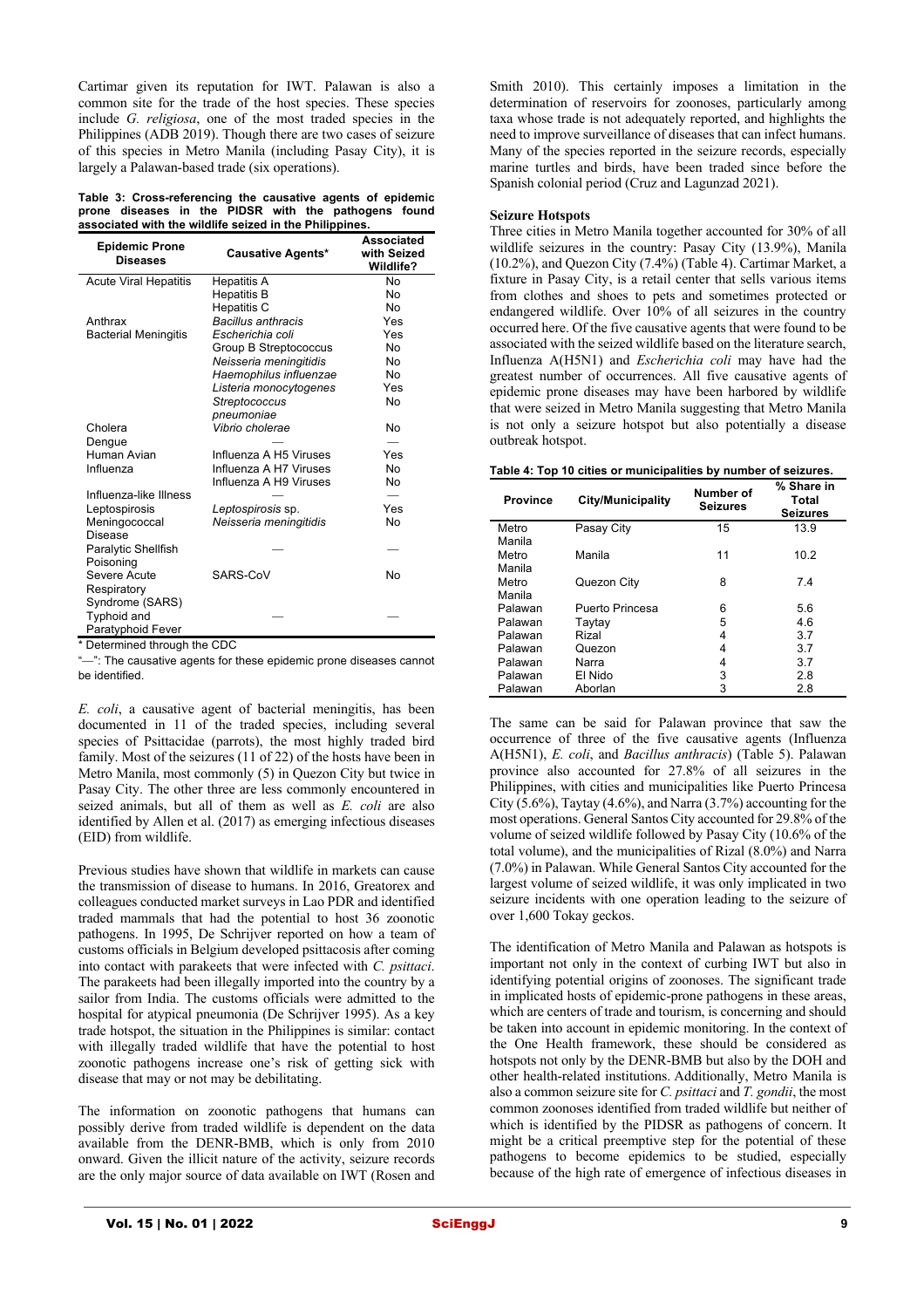recent years (Allen et al. 2017). Allen et al. (2017) identify the Philippines as being a high-risk area for EID from wildlife.

# **CONCLUSION**

The consideration of the impacts of wildlife trade on public health invites a rethinking of disease surveillance activities in the Philippines that rely primarily on the reporting of local health units and routine collection and analysis of data from DENR and the DOH among other agencies (Manual of Procedures for the Philippine Integrated Disease Surveillance and Response 2014). This approach to surveillance can be enhanced with baselines on what zoonotic agents may be introduced to populations through trade as opposed to responding to diseases that may potentially cause outbreaks as they come. Pathogens of avian origin such as *C. psittaci* and A(H5N1) were the most frequently associated with seized wildlife. Some of the seized wildlife that were found to be associated with some zoonotic pathogens were also wildlife of conservation concern—like the Philippine pangolin *M. culionensis* and the Luzon bleeding heart *Gallicolumba luzonica* (Scopoli, 1786). Five of the pathogens associated with epidemic-prone diseases are found in traded wildlife, including *G. religiosa*, one of the most heavily traded in the Philippines. There was a concentration of seizures in the provinces of Metro Manila and Palawan, but more importantly most of the causative agents of the identified epidemic prone diseases in the PIDSR may have also occurred here, making them hotspots not only for IWT but also potentially for EID outbreaks This emphasizes the need for a One Health perspective in the understanding of IWT and zoonotic outbreaks as the consequences of the IWT will contribute to economic and public health problems through its

impacts to local wildlife, livestock, and human health (Bezerra-Santos et al. 2021).

Knowing the disease agents, animal hosts, and possible disease outbreak hotspots leads to the following recommendations with the One Health approach in mind:

- 1. The PIDSR could be updated. The last known assessment of the framework was in 2015 when Gallardo et al. published their evaluation of the surveillance systems of Eastern Visayas 16 months after the region was hit by Typhoon Haiyan. They found that, post-Haiyan, no outbreaks were reported because of the irregular reporting by the surveillance units. As the Philippines grapples with the COVID-19 pandemic and its effects, the PIDSR will move surveillance units to identify opportunities to improve disease surveillance activities, particularly for diseases that are zoonotic in origin. The additional disease agents, animal hosts, and possible disease outbreak hotspots that were identified through the literature review and analysis of DENR-BMB seizure data will prove helpful as a baseline in this regard, particularly from a preemptive standpoint.
- Identify priority species for conservation and improve wildlife law enforcement. Among the animal species identified by the DENR-BMB as the most traded, four (Southeast Asian box turtle, hawksbill turtle, Tokay gecko, and Palawan pangolin) have been identified as carriers of pathogens. Identifying target species for

| <b>Associated Pathogens</b> | <b>Confiscated Wildlife Species</b> | Province                | <b>City/ Municipality</b> |  |
|-----------------------------|-------------------------------------|-------------------------|---------------------------|--|
| <b>Bacillus anthracis</b>   | Arctictis binturong                 | Palawan                 | Quezon                    |  |
|                             | Panthera tigris                     | Metro Manila            | Quezon City               |  |
| Escherichia coli            | Boiga dendrophila                   | <b>Misamis Oriental</b> | Laguindingan              |  |
|                             | Boiga dendrophila                   | Palawan                 | El Nido                   |  |
|                             | Cacatua alba                        | Davao del Sur           | Davao City                |  |
|                             | Cacatua alba                        | Metro Manila            | Manila                    |  |
|                             | Cacatua alba                        | Rizal                   | Cainta                    |  |
|                             | Cacatua haematuropygia              | Metro Manila            | Manila                    |  |
|                             | Cacatua haematuropygia              | Palawan                 | Rizal                     |  |
|                             | Cacatua haematuropygia              | Palawan                 | Puerto Princesa City      |  |
|                             | Cacatua haematuropygia              | Palawan                 | Narra                     |  |
|                             | Cacatua haematuropygia              | Palawan                 | El Nido                   |  |
|                             | Chelus fimbriata                    | Metro Manila            | Quezon City               |  |
|                             | Eclectus roratus                    | Davao del Sur           | Davao City                |  |
|                             | Eclectus roratus                    | Metro Manila            | Pasay City                |  |
|                             | Graptemys geographica               | Metro Manila            | Quezon City               |  |
|                             | Iguana iguana                       | Metro Manila            | Quezon City               |  |
|                             | Iguana iguana                       | Metro Manila            | Pasay City                |  |
|                             | Melopsittacus undulatus             | Metro Manila            | Quezon City               |  |

**Table 5: Causative agents of epidemic prone diseases in the PIDSR and their occurrence in confiscated wildlife and seizure locations.**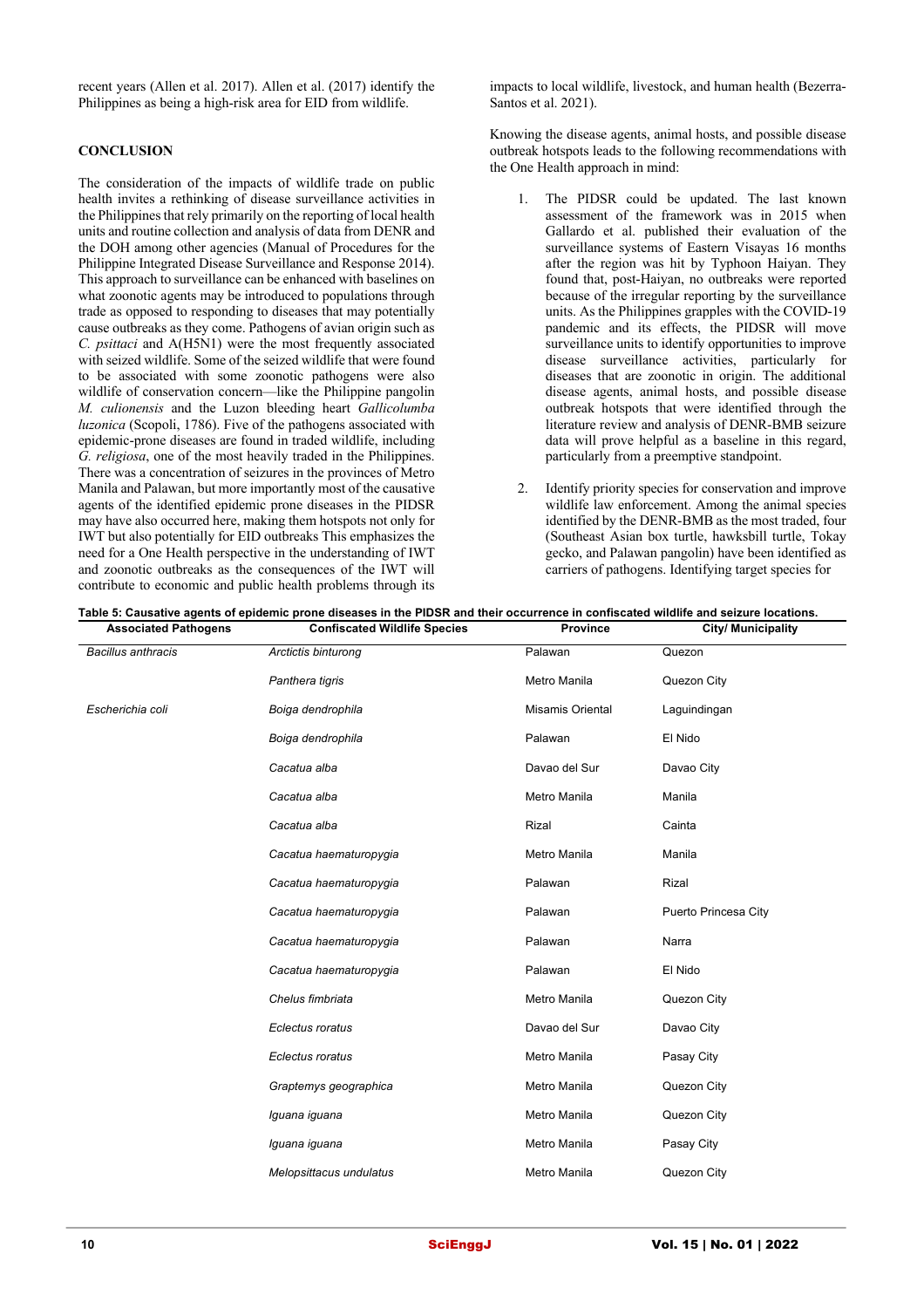| <b>Associated Pathogens</b> | <b>Confiscated Wildlife Species</b> | <b>Province</b> | <b>City/ Municipality</b> |
|-----------------------------|-------------------------------------|-----------------|---------------------------|
|                             | Melopsittacus undulatus             | Metro Manila    | Manila                    |
|                             | Panthera tigris                     | Metro Manila    | Quezon City               |
|                             | Psittacus erithacus                 | Metro Manila    | Manila                    |
|                             | Psittacus erithacus                 | Rizal           | Cainta                    |
|                             | Sula leucogaster                    | Palawan         | Rizal                     |
| Influenza A Virus H5N1      | Acridotheres cristatellus           | Davao del Norte | Carmen                    |
|                             | Acridotheres cristatellus           | Laguna          | Calamba                   |
|                             | Acridotheres cristatellus           | Metro Manila    | Quezon City               |
|                             | Acridotheres cristatellus           | Metro Manila    | Manila                    |
|                             | Acridotheres cristatellus           | Nueva Ecija     | Cabanatuan City           |
|                             | Amazona oratrix                     | Metro Manila    | Manila                    |
|                             | Aratinga solstitialis               | Cavite          | Dasmarinas City           |
|                             | Aratinga solstitialis               | Metro Manila    | Pasay City                |
|                             | Aratinga solstitialis               | Rizal           | Cainta                    |
|                             | Cacatua alba                        | Davao del Sur   | Davao City                |
|                             | Cacatua alba                        | Metro Manila    | Manila                    |
|                             | Cacatua alba                        | Rizal           | Cainta                    |
|                             | Corvus macrorhynchos                | Metro Manila    | Quezon City               |
|                             | Corvus macrorhynchos                | Rizal           | Cainta                    |
|                             | Gracula religiosa                   | <b>Batangas</b> | San Luis                  |
|                             | Gracula religiosa                   | <b>Batangas</b> | <b>Batangas City</b>      |
|                             | Gracula religiosa                   | Davao del Norte | Carmen                    |
|                             | Gracula religiosa                   | Metro Manila    | Pasay City                |
|                             | Gracula religiosa                   | Metro Manila    | Manila                    |
|                             | Gracula religiosa                   | Palawan         | Rizal                     |
|                             | Gracula religiosa                   | Palawan         | Quezon                    |
|                             | Gracula religiosa                   | Palawan         | Puerto Princesa City      |
|                             | Gracula religiosa                   | Palawan         | Narra                     |
|                             | Gracula religiosa                   | Palawan         | El Nido                   |
|                             | Gracula religiosa                   | Palawan         | Aborlan                   |
|                             | Gracula religiosa                   | Quezon          | Lucena City               |
|                             | Lonchura oryzivora                  | Metro Manila    | Quezon City               |
|                             | Melopsittacus undulatus             | Metro Manila    | Quezon City               |
|                             | Melopsittacus undulatus             | Metro Manila    | Manila                    |
|                             | Psittacula eupatria                 | Cavite          | Dasmarinas City           |
|                             | Pyrrhura molinae                    | Metro Manila    | Manila                    |
|                             | Spilopelia chinensis                | Camarines Sur   | Libmanan                  |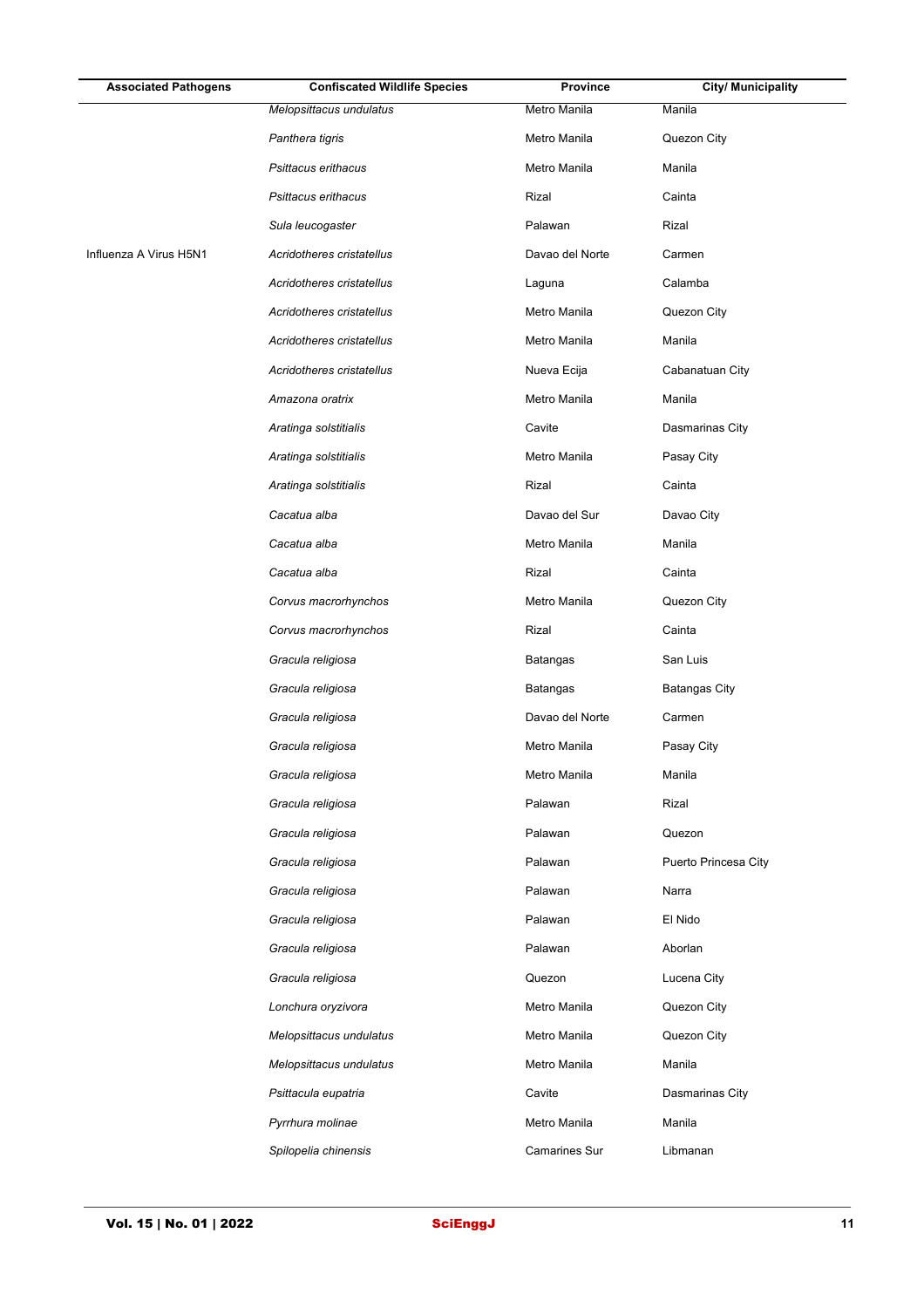| <b>Associated Pathogens</b> | <b>Confiscated Wildlife Species</b> | <b>Province</b>   | <b>City/ Municipality</b> |
|-----------------------------|-------------------------------------|-------------------|---------------------------|
|                             | Spilopelia chinensis                | Davao del Norte   | Carmen                    |
|                             | Streptopelia tranquebarica          | Metro Manila      | Pasay City                |
| Leptospira sp.              | Paradoxurus hermaphroditus          | Cavite            | Dasmarinas City           |
|                             | Paradoxurus hermaphroditus          | Metro Manila      | Pasay City                |
|                             | Macropus rufogriseus                | Sarangani         | Glan                      |
|                             | Macropus rufogriseus                | Surigao del Norte | Surigao City              |
| Listeria monocytogenes      | Petaurus breviceps                  | Davao del Sur     | Davao City                |
|                             | Petaurus breviceps                  | Metro Manila      | Quezon City               |
|                             | Petaurus breviceps                  | Metro Manila      | Pasay City                |
|                             |                                     |                   |                           |

conservation will also require stricter implementation of wildlife laws—ensuring that pet shops and other wildlife facilities have the necessary permits to operate and are compliant with health and safety regulations. Funding and support for wildlife law enforcement and rangers is also necessary to ensure that poaching activities are immediately detected and stopped, and general access to wild habitats is lessened.

- 3. Strengthen the role of the Bureau of Animal Industry (BAI) in the regulation of wild animal consumption and fund research to provide baseline data on wildlife food markets. As the primary government agency tasked with conducting livestock disease research, regulating and inspecting the import, export, and movement of livestock, and enforcing food safety standards, the Bureau will play a central role in reinvigorated strategies that address the increasing interface between human communities and wildlife, particularly in the form of wildlife consumption. It should synergize its efforts with the DENR-BMB and the DOH. At present, research on wildlife food markets in the Philippines is sparse. Their role in the Philippine wildlife trade and potential to be origins of disease outbreaks remains largely unclear or unknown.
- 4. Include One Health in biology and public health curricula. In the general curriculum of biology and public health programs in Philippine universities, which are traditionally taken as preparatory programs for careers in biological research and medicine, there is no explicit integration of the interface between human health and environment health. Certain fundamental courses can be enriched with modules that highlight this connection, particularly through examples of zoonoses from wildlife and their increasing spread the more that human activity encroaches on natural habitats. Special electives can be developed that combine concepts, theories, and applications from these and allied courses in environmental and health sciences. Public health courses like environmental health and health service management can also be so enhanced.

Building on the commendable work that the government has done, the Philippines will greatly benefit from enhanced and strategies that revisit the tight links between public health and environmental health to ensure that no one gets left behind.

# **ACKNOWLEDGMENTS**

The authors would like to extend their appreciation to the DENR-BMB for their assistance and sharing their datasets.

# **CONTRIBUTIONS OF INDIVIDUAL AUTHORS**

Conception: MAGL, VJSV, JPHY, RALC; Analysis: MAGL, VJSV, JPHY, RALC; Writing and Reviewing: MAGL, VJSV, RALC; all authors agreed to the submission of this manuscript.

# **CONFLICT OF INTEREST**

The authors declare that they have no conflict of interest.

#### **REFERENCES**

- Acharjyo LN. Helminthiasis in captive wild carnivores and its control in India. Zoos' Print J 2004; 19(7):1540-1543.
- [ADB] Asian Development Bank. 2019. Addressing illegal wildlife trade in the Philippines. Metro Manila (Philippines): ADB.
- Ahmed AM, Motoi Y, Sato M, Maruyama A, Watanabe H, Fukumoto Y, Shimamoto T. Zoo animals as reservoirs of gram-negative bacteria harboring integrons and antimicrobial resistance genes. Appl Environ Microbiol 2007; 73(20):6686- 6690.
- Allen T, Murray KA, Zambrana-Torrelio C, Morse SS, Rondinini C, Di Marco M, Breit N, Olival KJ, Daszak P. Global hotspots and correlates of emerging zoonotic diseases. Nat Commun 2017; 8. https://doi.org/10.1038/s41467-017- 00923-8 (accessed 17 December 2021).
- Asaoka Y, Yanai T, Hirayama H, Une Y, Saito E, Sakai H, Goryo M, Fukushi H, Masegi T. Fatal necrotic enteritis associated with *Clostridium perfringens* in wild crows (*Corvus macrorhynchos*). Avian Pathol 2004; 33(1):19-24.
- Barrows M. Toxoplasmosis in a colony of sugar gliders (*Petaurus breviceps*). Vet Clin N Am - Exot Anim Pract 2006; 9(3):617-623.
- [BCSP] Biodiversity Conservation Society of the Philippines. 2020. Philippine Red List of threatened wild fauna, Part I - Vertebrates. Philippines: DENR-BMB.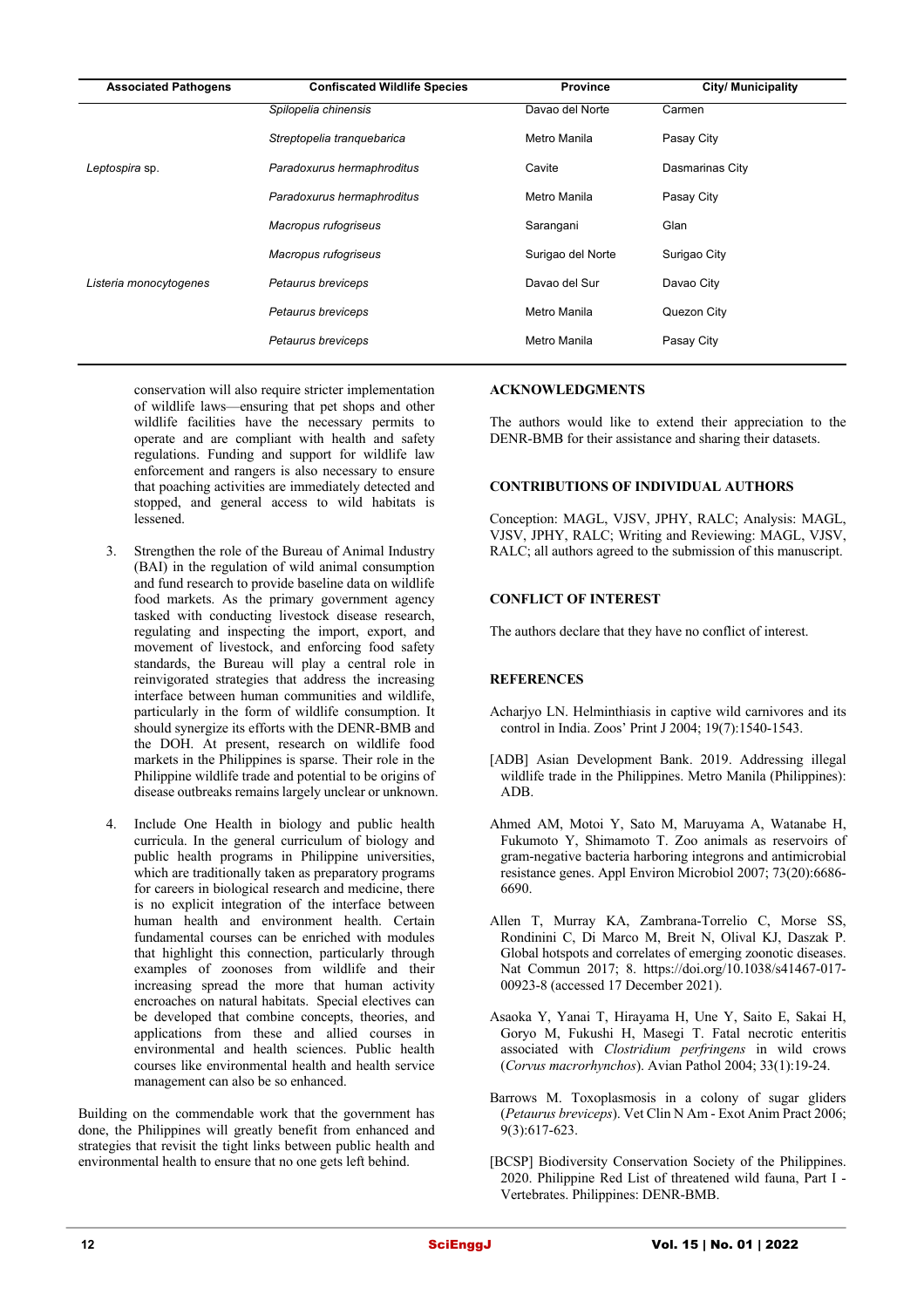- Beck R, Sprong H, Bata I, Lucinger S, Pozio E, Cacciò SM. Prevalence and molecular typing of *Giardia* spp. in captive mammals at the zoo of Zagreb, Croatia. Vet Parasitol 2011; 175(1-2):40-46.
- Bermúdez R, Faílde LD, Losada AP, Nieto JM, Quiroga MI. Toxoplasmosis in Bennett's wallabies (*Macropus rufogriseus*) in Spain. Vet Parasitol 2009; 160(1-2):155-158.
- Bezerra-Santos MA, Mendoza-Roldan JA, Thompson RC, Dantas-Torres F, Otranto D. Illegal Wildlife Trade: A Gateway to Zoonotic Infectious Diseases. Trends Parasitol 2021; 37(3):181-184.
- Boseret G, Losson B, Mainil JG, Thiry E, Saegerman C. Zoonoses in pet birds: review and perspectives. Vet Res 2013;  $44(1):1-7.$
- Brooks-Moizer F, Roberton SI, Edmunds K, Bell D. Avian influenza H5N1 and the wild bird trade in Hanoi, Vietnam. Ecol Soc 2009; 14(1).
- Brown JD, Stallknecht DE, Swayne DE. Experimental infection of swans and geese with highly pathogenic avian influenza virus (H5N1) of Asian lineage. Emerg Infect Dis 2008; 14(1):136.
- Carvallo FR, DebRoy C, Baeza E, Hinckley L, Gilbert K, Choi SJ, Risatti G, Smyth JA. Necrotizing pneumonia and pleuritis associated with extraintestinal pathogenic *Escherichia coli* in a tiger (*Panthera tigris*) cub. J Vet Diagn Invest 2010; 22(1):136-140.
- Castro-Silva MA, Manoel FC, Krueger J, Barreiros MA, Branco JO. Identificação de bactérias potencialmente patogênicas a humanos presentes em *Sula leucogaster*(Suliformes: Sulidae), no litoral de Santa Catarina, Brasil Rev Bras Ornitol 2011; 19(4):520-524.
- CDC. One Health Basics. https://www.cdc.gov/onehealth/basics/index.html, 2018. (accessed 30 May 2020).
- Chahota R, Ogawa H, Mitsuhashi Y, Ohya K, Yamaguchi T, Fukushi H. Genetic diversity and epizootiology of *Chlamydophila psittaci* prevalent among the captive and feral avian species based on VD2 region of ompA gene. Microbiol Immunol 2006; 50(9):663-678.
- Chen JC, Tsai YJ, Wu YL. Seroprevalence of *Toxoplasma gondii* antibodies in wild birds in Taiwan. Res Vet Sci 2015; 102:184-188.
- Chin SC, Lien CY, Chan Y, Chen CL, Yang YC, Yeh LS. Hematologic and serum biochemical parameters of apparently healthy rescued Formosan pangolins (*Manis pentadactyla pentadactyla*). J Zoo Wildl Med 2015; 68-76.
- Ching PKG, de los Reyes VC, Sucaldito MN, Tayag E, Columna-Vingno AB, Malbas Jr. FD, Bolo Jr. GC, Sejvar JJ, Eagles D, Playford G, Dueger E, Kaku Y, Morikawa S, Kuroda M, Marsh GA, McCullough S, Foxwell AR. Outbreak of Henipavirus Infection, Philippines, 2014. Emerg Infect Dis 2015; 21(2):328-331.
- Cho H, Liu L, Liu K, Zhu Y, Dziong M, Lu L, Yang X. Phenotypic characterization and phylogenetic analysis of a virulent *Bacillus cereus* strain from the Tiger frog,

*Hoplobatrachus rugulosus* Wiegmann. Afr J Microbiol Res 2010; 4(24):2780-2786.

- Cho HS, Kim YH, Park NY. Disseminated mycobacteriosis due to *Mycobacterium avium* in captive Bengal tiger (*Panthera tigris*). J Vet Diagn Invest 2006; 18(3):312-314.
- Colinon C, Jocktane D, Brothier E, Rossolini GM, Cournoyer B, Nazaret S. Genetic analyses of *Pseudomonas aeruginosa* isolated from healthy captive snakes: evidence of high interand intrasite dissemination and occurrence of antibiotic resistance genes. Environ Microbiol 2010; 12(3):716-729.
- Cope I, Wheelhouse N, Pocknell A, Dagleish M, Summers B. An unusual presentation of *Chlamydia pneumoniae* infection in a Royal Python (*Python regius*). Vet Rec Case Rep 2014; 2(1):e000086.
- Cousins D. *Mycobacterium bovis*: an extraordinary pathogen. Microbiol Aust 2004; 25(4):15-17.
- Cruz RAL, Lagunzad CGB. The big picture: Consolidating national government and CITES records of animal trade in the Philippines from 1975 to 2019. Philipp Sci Lett 2021; 14:79- 100.
- De Camps S, Dubey JP, Saville WJ. Seroepidemiology of *Toxoplasma gondii* in zoo animals in selected zoos in the midwestern United States. J Parasitol 2008; 94(3):648-653.
- De Schrijver K. A psittacosis outbreak in Belgium customs officers. Euro Surveill 1995; 0(0):173.
- DENR-BMB. Paje: DENR won't tolerate illegal wildlife trade. http://www.denr.gov.ph/news-and-features/latest-news/1907 paje-denr-wont-tolerate-illegal-wildlife-trade.html, 2014. (accessed 18 March 2016).
- Dubey JP. Outbreaks of clinical toxoplasmosis in humans: five decades of personal experience, perspectives and lessons learned. Parasit Vectors 2021; 14(1).
- Duron O, Jourdain E, McCoy KD. Diversity and global distribution of the *Coxiella* intracellular bacterium in seabird ticks. Ticks Tick Borne Dis 2014; 5(5):557-563.
- Edeson JF, Wilson T. The epidemiology of filariasis due to *Wuchereria bancrofti* and *Brugia malayi*. Annu Rev Entomol 1964; 9(1):245-268.
- Enano J. PH losing P50B a year to Illegal Wildlife Trade. https://newsinfo.inquirer.net/1155025/ph-losing-p50b-a-yearto-illegal-wildlife-trade, 2019. (accessed 30 May 2020).
- Fagiolini M, Lia RP, Laricchiuta P, Cavicchio P, Mannella R, Cafarchia C, Otranto D, Finotello R, Perrucci S. Gastrointestinal parasites in mammals of two Italian zoological gardens. J Zoo Wildl Med 2010; 41(4):662-670.
- Fasaei BN, Tamai IA. Detection of *Salmonella* spp. from zoo animals in Iran, determination of serovars, antibiotic susceptibility and genotyping by RAPD-PCR. J Hell Vet Medical Soc 2017; 68(3):377-384.
- Flammer K, Drewes LA. Species-related differences in the incidence of gram-negative bacteria isolated from the cloaca of clinically normal psittacine birds. Avian Dis 1988; 1:79-83.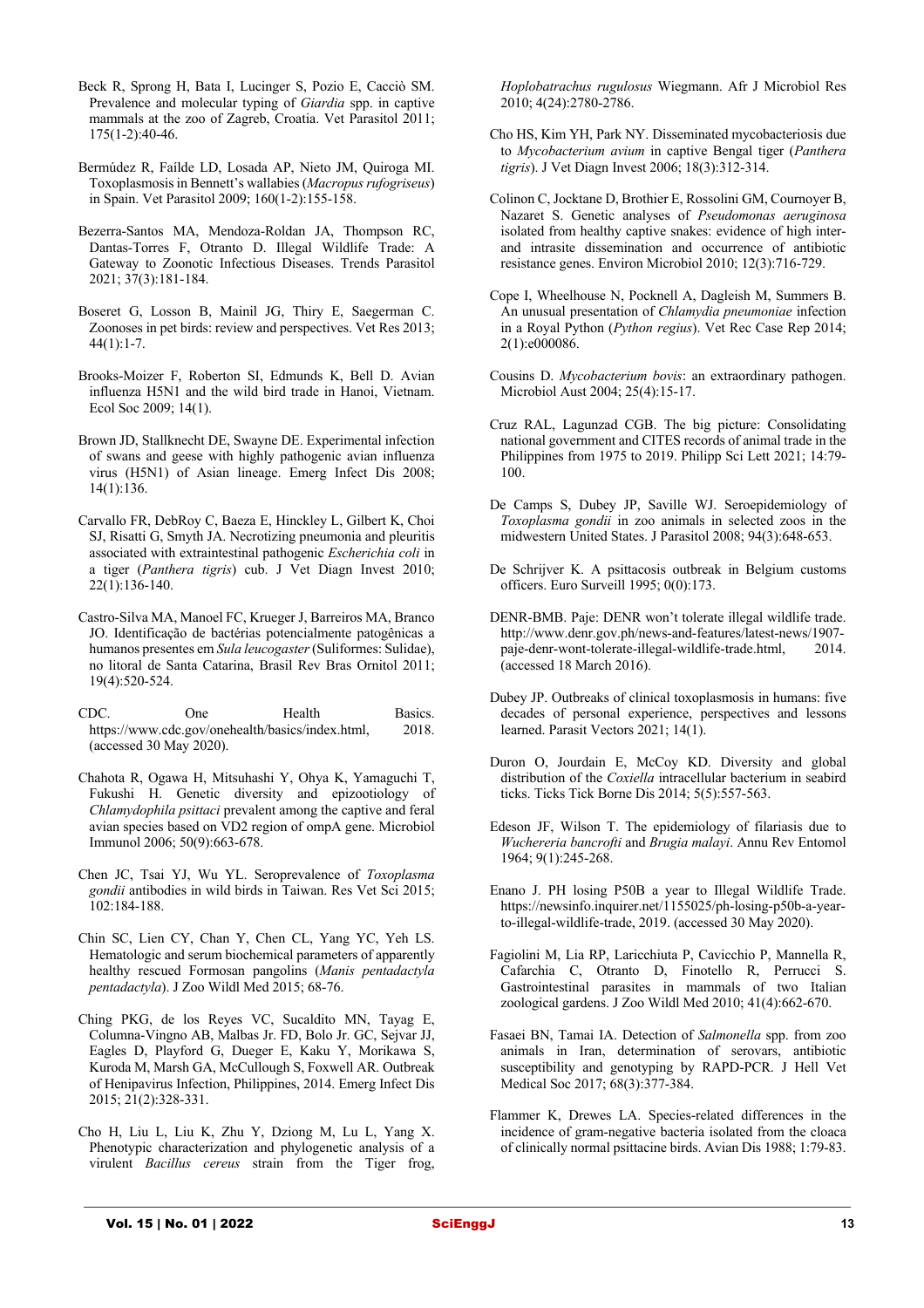- Foti M, Giacopello C, Fisichella V, Latella G. Multidrugresistant *Pseudomonas aeruginosa* isolates from captive reptiles. J Exot Pet Med 2013; 22(3):270-274.
- Gallardo FDL, de los Reyes VC, Sucaldito MN, Ligon-Imperio L, Peñas J, Rebato N, Tayag E, 2015. An assessment of the case notification system 16 months after Typhoon Haiyan in Region 8, the Philippines. Western Pac Surveill Response J 2015; 6(1):71-75.
- George RH. 14 Health Problems and Diseases of Sea Turtles. In The Biology of Sea Turtles, Volume I 2017. CRC Press LLC, Boca Raton, FL.
- Geue L, Löschner U. *Salmonella enterica* in reptiles of German and Austrian origin. Vet Microbiol 2002; 84(1-2):79-91.
- Gilbert M, Sokha C, Joyner PH, Thomson RL, Poole C. Characterizing the trade of wild birds for merit release in Phnom Penh, Cambodia and associated risks to health and ecology. Biol Conserv 2012; 153:10-16.
- Gonzalez JCT, Layusa CAA, Afuang LE, Duya MRM, Heaney LR, Balete DS, Tabaranza DGE, Española CP, van de Ven WA, Diesmos AC, Causaren RM, Diesmos MLL, Lagat RTL, Realubit NDC, Sy EY, Lit Jr IL, Naredo JCB, Lastica-Ternura EA, Pasicolan SA, Tagtag AM, De Leon JL, Lim TMS, Ong PS. Review and update of the 2004 National List of Threatened Terrestrial Fauna of the Philippines. Sylvatrop 2018; 28(1):73-144.
- Greatorex Z, Olson S, Singhalath S, Silithammavong S, Khammavong K, Fine A, Weisman W, Douangngeun B, Theppangna W, Keats L, Gilbert M, Karesh WB, Hansel T, Zimicki S, O'Rourke S, Joly DO, Mazet JAK. Wildlife Trade and Human Health in Lao PDR: An Assessment of the Zoonotic Disease Risk in Markets. PLOS One 2016; 1-17.
- Hinney B, Sak B, Joachim A, Kváč M. More than a rabbit's tale– *Encephalitozoon* spp. in wild mammals and birds. Int J Parasitol Parasites Wildl 2016; 5(1):76-87.
- Hu G, Li D, Su X, Li T, He J. Phylogenetic diversity of external and internal bacteria associated with soft-shelled turtle (*Trionyx sinensis*). J Fish Sci 2010; 29(7):393-398.
- Hugh-Jones ME, De Vos V. Anthrax and wildlife. OIE Rev Sci Tech 2002; 21(1):359-384.
- Hydeskov HB, Guardabassi L, Aalbaek B, Olsen KE, Nielsen SS, Bertelsen MF. *Salmonella* prevalence among reptiles in a zoo education setting. Zoonoses Public Health 2013; 60(4):291-295.
- Ioannou I, Chochlakis D, Kasinis N, Anayiotos P, Lyssandrou A, Papadopoulos B, Tselentis Y, Psaroulaki, A. Carriage of *Rickettsia* spp., *Coxiella burnetii* and *Anaplasma* spp. by endemic and migratory wild birds and their ectoparasites in Cyprus. Clin Microbiol Infect 2009; 15:158-160.
- Jayme SI, Field HE, de Jong C, Olival KJ, Marsh G, Tagtag AM, Hughes T, Bucad AC, Barr J, Azul RR, Retes LM. Molecular evidence of Ebola Reston virus infection in Philippine bats. Virol J 2015; 12(1):1-8.
- Jho YS, Park DH, Lee JH, Lyoo YS. Aerobic bacteria from oral cavities and cloaca of snakes in a petting zoo. Korean J Vet Res 2011; 51(3):243-247.
- Jones MP, Orosz SE. The diagnosis of aspergillosis in birds. Semin Avian Exot Pet Med 2000; 9(2):52-58.
- Jongthawin J, Intapan PM, Sanpool O, Sadaow L, Laymanivong S, Thanchomnang T, Maleewong W. Molecular evidence of *Spirometra erinaceieuropaei* infection in snakes *Ptyas korros* from Lao PDR and Thailand and frogs *Hoplobatrachus rugulosus* from Myanmar. Southeast Asian J Trop Med Public Health 2014; 45(6):1271.
- Kaleta EF, Taday EM. Avian host range of *Chlamydophila* spp. based on isolation, antigen detection and serology. Avian Pathol 2003; 32(5):435-462.
- Karesh WB, Dobson A, Lloyd-Smith JO, Lubroth J, Dixon MA, Bennett M, Aldrich S, Harrington T, Formenty P, Loh EH, MacHalaba CC, Thomas MJ, Heymann DL. Ecology of zoonoses: Natural and unnatural histories. Lancet 2012; 380(9857):1936-1945.
- Kašičková D, Sak B, Kváč M, Ditrich O. Sources of potentially infectious human microsporidia: molecular characterisation of microsporidia isolates from exotic birds in the Czech Republic, prevalence study and importance of birds in epidemiology of the human microsporidial infections. Vet Parasitol 2009; 165(1-2):125-130.
- Kawamura M, Nerome K, Kodama H, Izawa H, Mikami T. Serological and pathological studies of Newcastle disease viruses isolated from caged birds from southeast Asia. Avian Dis 1987; 564-569.
- Keesing F, Ostfeld RS. Impacts of biodiversity and biodiversity loss on zoonotic diseases. Proc Natl Acad Sci USA 2021; 118:e2023540118.
- Keymer IF. Diseases of birds of prey. Vet Rec 1972; 90(21):579- 594.
- Knittler MR, Sachse K. *Chlamydia psittaci*: update on an underestimated zoonotic agent. Pathog Dis 2015; 73(1):1-15.
- Komar N. West Nile virus: epidemiology and ecology in North America. Adv Virus Res 2003; 61:185-234.
- Lafortune M, Wellehan JF, Terrell SP, Jacobson ER, Heard D, Kimbrough JW. Shell and systemic hyalohyphomycosis in Fly River turtles, *Carettochelys insculpta*, caused by *Paecilomyces lilacinus*. J Herpetol Med Surg 2005; 15(2):15- 19.
- Lam TTY, Jia N, Zhang YW, Shum MHH, Jiang JF, Zhu HC, Tong YG, Shi YX, Ni XB, Liao YS, Li WJ, Jiang BG, Wei W, Yuan TT, Zheng K, Cui XM, Li J, Pei GQ, Qiang X, Cheung WYM, Li LF, Sun FF, Qin S, Huang JC, Leung GM, Holmes EC, Hu YL, Guan Y, Cao WC. Identifying SARS-CoV-2 related coronaviruses in Malayan pangolins. Nature 2020; 583:282-285.
- Latney LV, Wellehan J. Selected emerging infectious diseases of squamata. Vet Clin North Am Exot Anim Pract 2013; 16:319-338.
- Laveran M. An sujet de I hematzoaize andoglobaliaze de padda oryzirord. C'ompterndu Soc Biol, 1900; 25:14-20.
- Lee SY, Lee SS, Lyoo YS, Park HM. DNA detection and genotypic identification of potentially human-pathogenic microsporidia from asymptomatic pet parrots in South Korea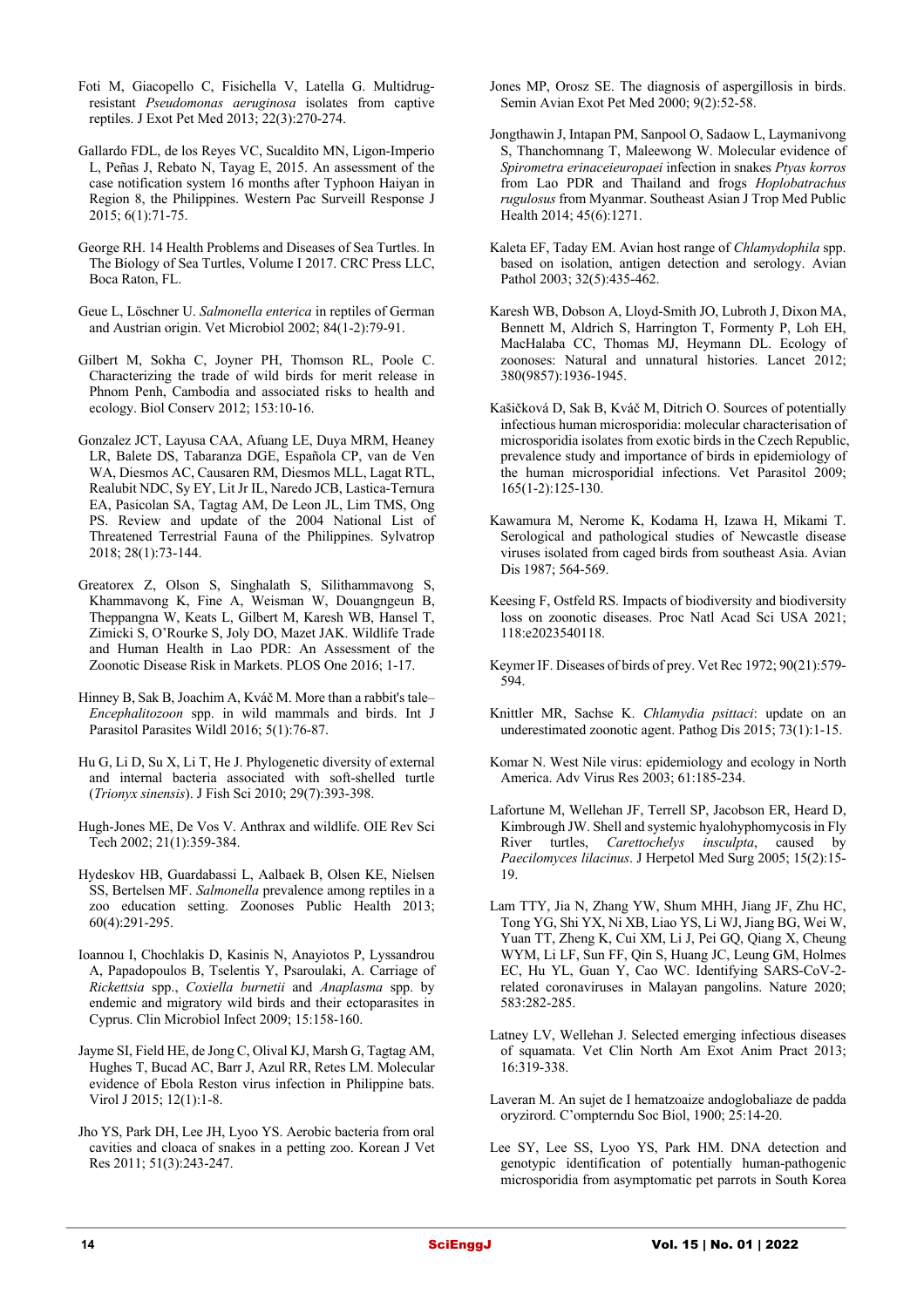as a risk factor for zoonotic emergence. Appl Environ Microbiol 2011; 77(23):8442-8444.

- Long P, Choi G, Silberman M. Nocardiosis in two Pesquet's parrots (*Psittrichas fulgidus*). Avian Dis 1983; 855-859.
- Maluping RP, Oronan RB, Toledo SU. Detection of *Chlamydophila psittaci* antibodies from captive birds at the Ninoy Aquino Parks and Wildlife Nature Center, Quezon city, Philippines. Ann Agric Environ Med 2007; 14(1).
- Mancianti F, Nardoni S, Ceccherelli R. Occurrence of yeasts in psittacines droppings from captive birds in Italy. Mycopathologia 2002; 153(3):121-124.
- Manual of Procedures for the Philippine Integrated Disease Surveillance and Response 2014, Third Edition. Manila: National Epidemiology Center, Department of Health, 2014.
- Maricopa County Department of Public Health. West Nile Virus in Maricopa County
- Background, Surveillance and Plan of Action. https://prism.lib.asu.edu/\_flysystem/fedora/c16/110030/West \_Nile\_Virus\_in\_Maricopa\_County...Plan\_of\_Action.pdf, 2003. (accessed 16 May 2016).
- McDonnell PA, Scott KE, Teoh DA, Olson ME, Upcroft JA, Upcroft P, Buret AG. *Giardia duodenalis* trophozoites isolated from a parrot (*Cacatua galerita*) colonize the small intestinal tracts of domestic kittens and lambs. Vet Parasitol 2003; 111(1):31-46.
- Mingrone MG, Fantasia M. Characteristics of *Yersinia* spp. isolated from wild and zoo animals. J Wildl Dis 1988; 24(1):25-29.
- Mohapatra RK, Panda S, Nair MV, Acharjyo LN. Check list of parasites and bacteria recorded from pangolins (*Manis* sp.). J Parasit Dis 2016; 40(4):1109-1115.
- National Center for Immunization and Respiratory Diseases. Multistate Psittacosis Outbreak among Poultry Plant Workers, 2018. Centers of Disease Control 2018. https://www.cdc.gov/pneumonia/atypical/psittacosis/surveilla nce-reporting/outbreaks/2018-poultry-multistateinvestigation.html (accessed 17 December 2021).
- Nichols M, Takacs N, Ragsdale J, Levenson D, Marquez C, Roache K, Tarr CL. *Listeria monocytogenes* Infection in a Sugar Glider (*Petaurus breviceps*)–New Mexico, 2011. Zoonoses Public Health 2015; 62(4):254-257.
- Oronan RB, Licuan DA, Licuan DA, Santos JP, Lastica EA. Detection of antibodies against T*oxoplasma gondii* and *Chlamydophila felis* in Malayan Civets (*Viverra tangalunga*), Palawan Bearcats (*Arctictis binturong whitei*) and Asian Palm Civets (*Paradoxurus hermaphroditus*) at a wildlife facility in Quezon City, Phils. Philipp J Vet Anim Sci 2014; 39(2).
- Oros J, Acosta B, Gaskin JM, Deniz S, Jensen HE. *Mycobacterium kansasii* infection in a Chinese soft shell turtle. Vet Rec 2003; 152(15):474-476.
- Oros J, Rodriguez JL, Fernandez A, Herraez P, de los Monteros AE, Jacobson ER. Simultaneous occurrence of *Salmonella arizonae* in a sulfur crested cockatoo (*Cacatua galerita galerita*) and iguanas. Avian Dis 1998; 818-823.
- Pavlin BI, Schloegel LM, Daszak P. Risk of Importing Zoonotic Diseases through Wildlife Trade, United States. Emerg Infect Dis 2009; 15(11):1721-1726.
- Pedersen K, Marks DR, Wang E, Eastwood G, Weaver SC, Goldstein SM, Sinnett DR, DeLiberto TJ. Widespread detection of antibodies to eastern equine encephalitis, West Nile, St. Louis encephalitis, and Turlock viruses in various species of wild birds from across the United States. Am J Trop Med Hyg 2016; 95(1):206.
- Pedraza-Díaz S, Ortega-Mora LM, Carrión BA, Navarro V, Gómez-Bautista M. Molecular characterisation of *Cryptosporidium* isolates from pet reptiles. Vet Parasitol 2009; 160(3-4):204-210.
- Peñas JA, Miranda ME, de los Reyes VC, Sucaldito MN, Magpantay RL. Risk assessment of Ebola Reston virus in humans in the Philippines. Western Pac Surveill Response J 2019; 10(3):1-8.
- Perez JM. Assessment of the hematocrit, erythrocyte and thrombocyte count and the detection of *Chlamydophila psittaci* antibodies in the blood serum of captive Philippine Eagle-owls (*Bubo philippensis*) using ELISA Kits for felines and avians. Undergraduate Theses 2012.
- Petersen KD, Christensen JP, Permin A, Bisgaard M. Virulence of *Pasteurella multocida* subsp. *multocida* isolated from outbreaks of fowl cholera in wild birds for domestic poultry and game birds. Avian Pathol 2001; 30(1):27-31.
- Phong SF, Aini I, Salim N, Al-Ajeeli KS. Detection and Identification of *Chlamydophila psittaci* from Wild Spotted Doves. J Vet Malaysia 2006; 18(2):23-27.
- Pires SF. The illegal parrot trade: A literature review. Glob Crime 2012; 13:176-190.
- Posa MRC, Diesmos AC, Sodhi NS, Brooks TM. Hope for threatened tropical biodiversity: Lessons from the Philippines. Bioscience 2008; 58(3).
- Prociv P, Carlisle MS. The spread of *Angiostrongylus cantonensis* in Australia. Southeast Asian J Trop Med Public Health 2001; 32:126-128.
- Quist EM, Belcher C, Levine G, Johnson M, Heatley JJ, Kiupel M, Giri D. Disseminated histoplasmosis with concurrent oral candidiasis in an Eclectus parrot (*Eclectus roratus*). Avian Pathol 2011; 40(2):207-211.
- Raso TF, Werther K, Miranda ET, Mendes-Giannini MJ. Cryptococcosis outbreak in psittacine birds in Brazil. Med Mycol 2004; 42(4):355-362.
- Reboredo-Fernandez A, Ares-Mazas E, Caccio SM, Gomez-Couso H. Occurrence of *Giardia* and *Cryptosporidium* in wild birds in Galicia (Northwest Spain). Parasitology 2015; 142(7):917-925.
- Roberts MW, Smythe L, Dohnt M, Symonds M, Slack A. Serologic-based investigation of leptospirosis in a population of free-ranging eastern grey kangaroos (*Macropus giganteus*) indicating the presence of *Leptospira weilii* serovar Topaz. J Wildl Dis 2010; 46(2):564-579.
- Roh YS, Park H, Cho A, Islam MR, Chekarova I, Ejaz SE, Lim CW, Kim B. Granulomatous pneumonia in a captive